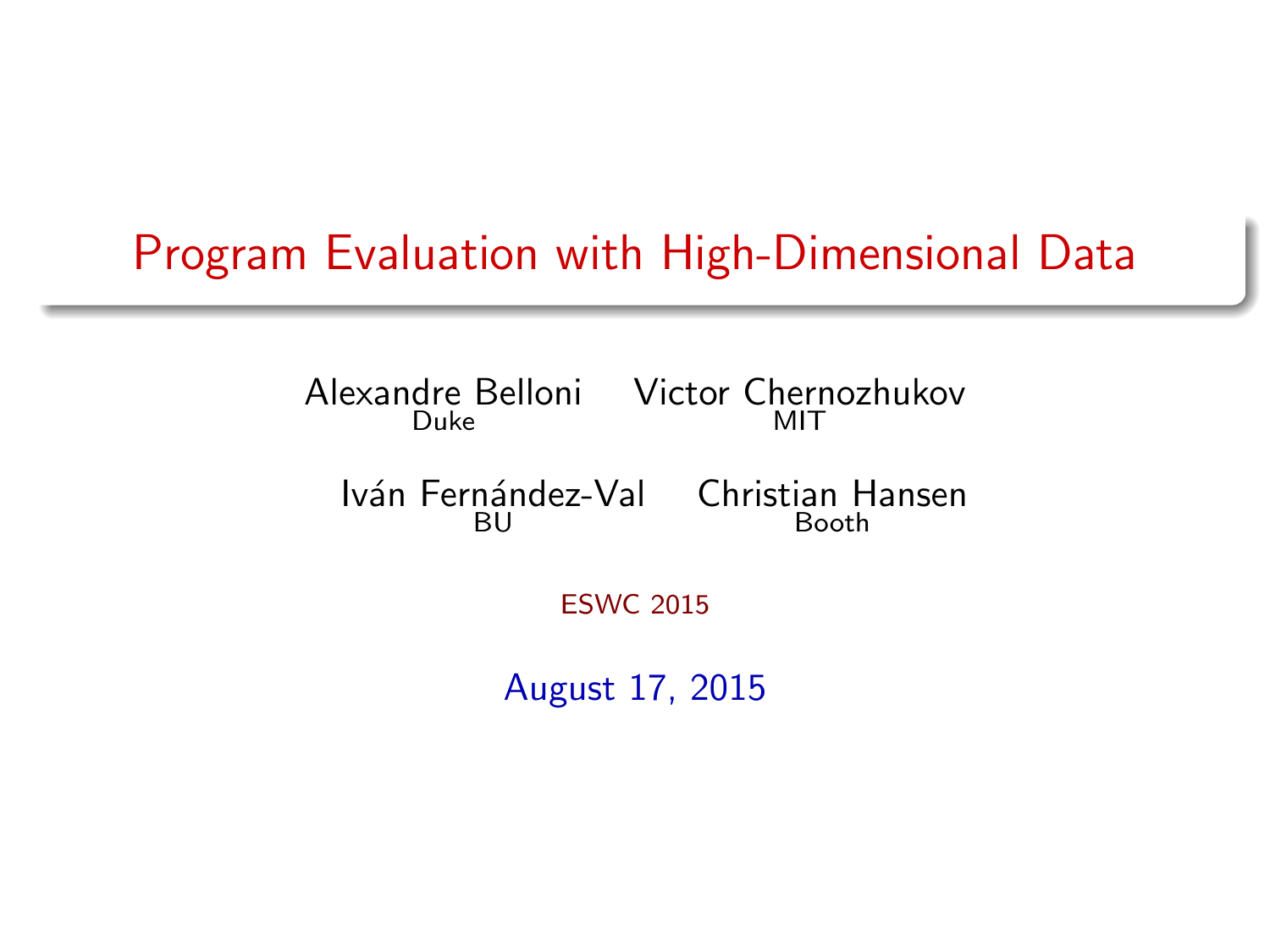### Introduction

• Goal is to perform inference on summaries of heterogenous effect of an endogenous treatment in the presence of a instrument with many controls

 $D \in \{0, 1\}$  is an endogenous binary treatment,  $Y_{\mu}$  is an outcome, possibly indexed by  $\mu \in \mathcal{U}$  $Z \in \{0, 1\}$  is a binary instrument,  $f(X)$  is a dictionary of controls, where we allow  $p = \dim f(X) \gg n$ , which will have to be selected in data-driven fashion

- $\triangleright$  Conditioning on covariates for identification or for efficiency reasons
- Example:  $Y_u$  = wealth or  $Y_u = 1$ (wealth  $\leq u$ ),  $D = 401(k)$ participation,  $Z =$  offer of 401(k) by an employer, believed to be as good as randomly assigned conditional on covariates  $X$ 
	- $\triangleright$  Dictionary  $f(X)$  is generated by taking transformations and interactions of  $X =$ age, income, family size, education, etc.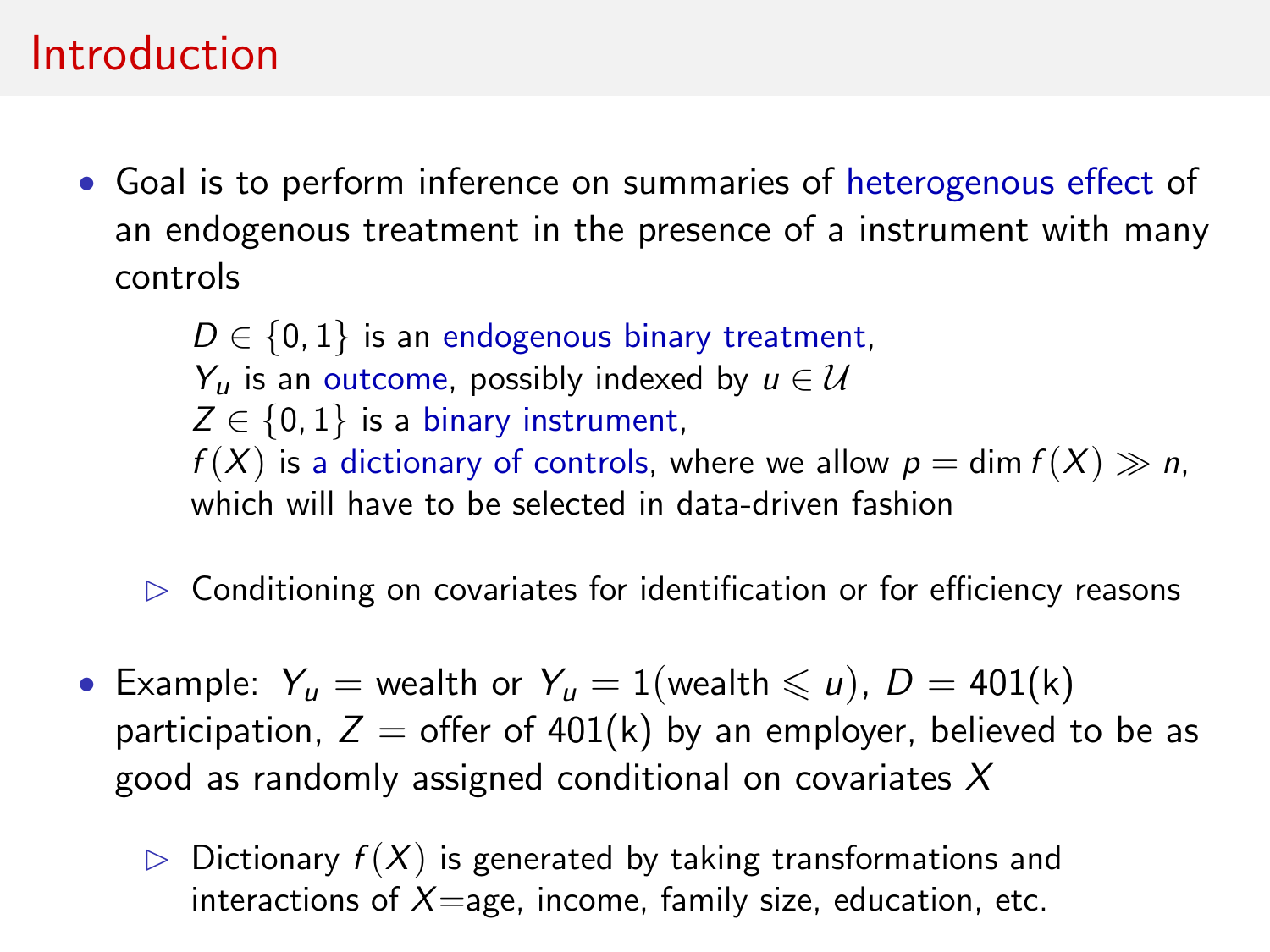- Local Effects (Local = Compliers, people affected by  $Z$ ).
	- $\triangleright$  Local Average Treatment Effect (LATE),
	- $\triangleright$  Local Quantile Treatment Effect (LQTE)
- Local Effects on the Treated (Treated Compliers).
- In the absence of endogeneity,  $Z = D$ , drop "Local" above.

Contribution: we provide honest confidence bands for all of the above parameters, based on "post-selection-robust" procedures, where Lasso is used to select terms of the dictionary that explain the regression functions and the propensity scores.

Also simultaneous bands for curves = function-valued parameters.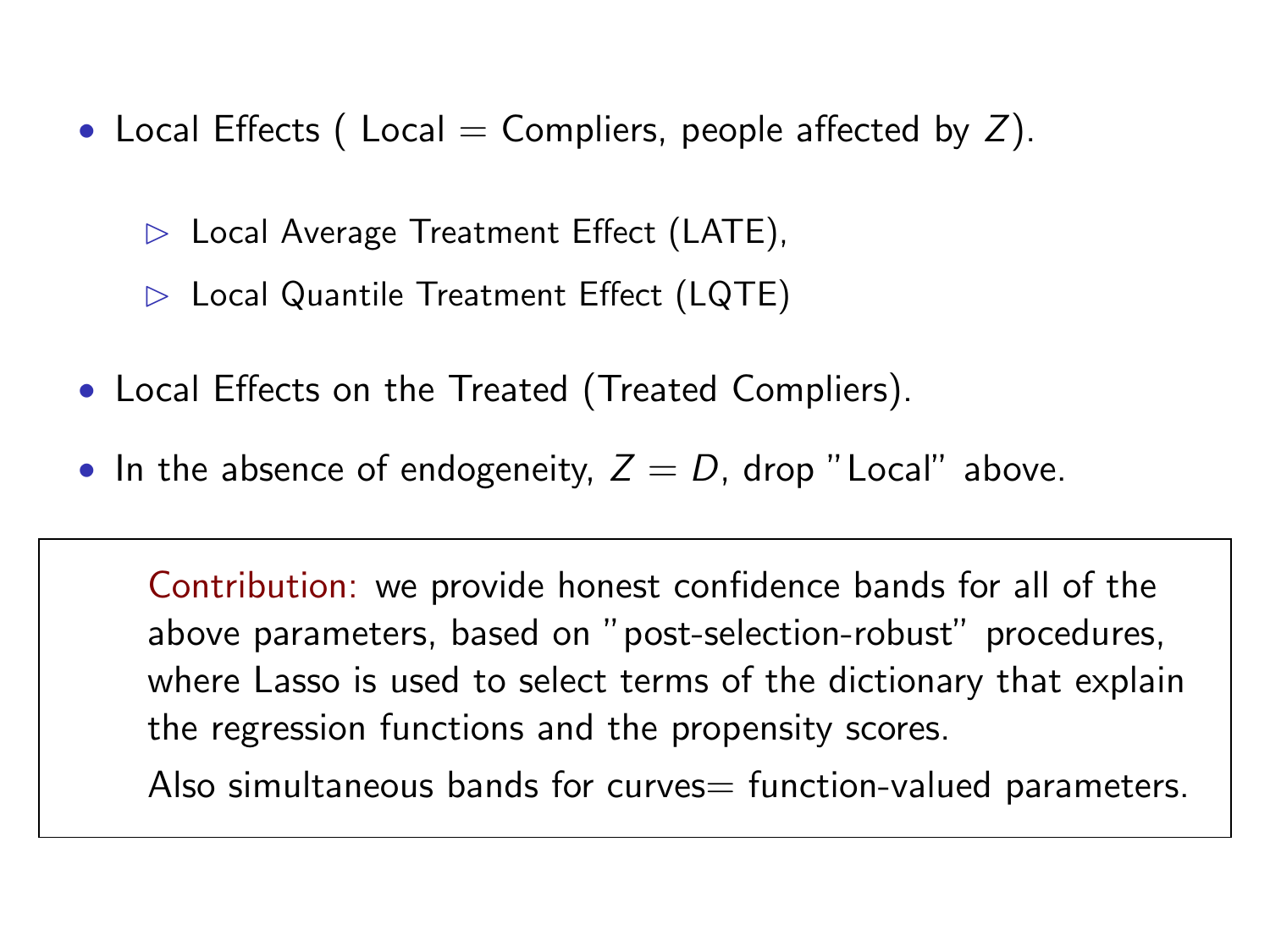## Example of Post-Selection-Robust in Action

Example with  $p \approx 700$ ,  $n \approx 10000$ Impact of 401 $(\mathsf{K})$  on Quantiles of Total Wealth

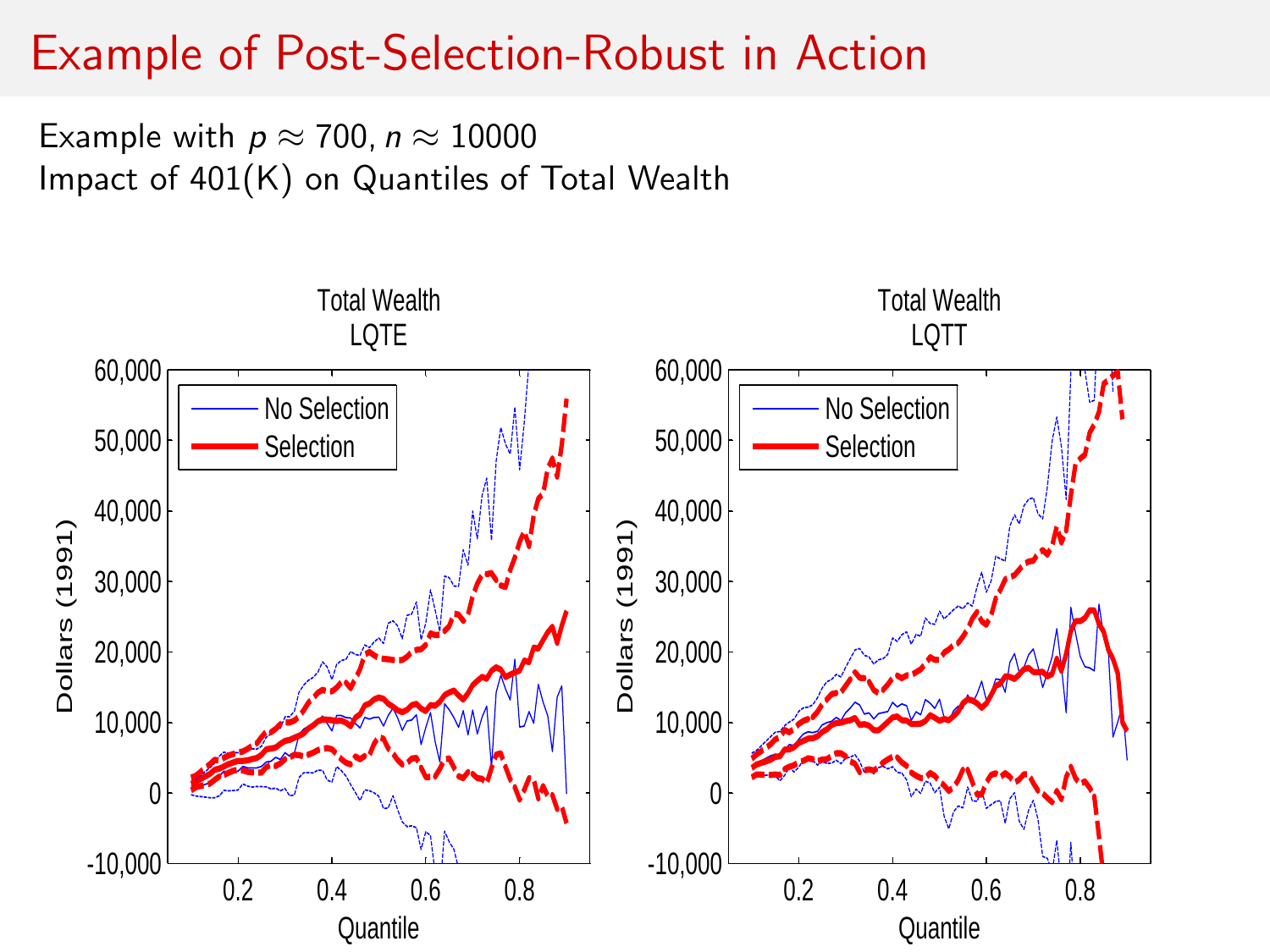# Key Structural Parameters

- Assume standard LATE assumptions of Imbens and Angrist.
- Average potential outcome in treatment state  $d$  for the compliers  $=$ : Local average structural function (LASF):

$$
\theta_{Y_u}(d) = \frac{\mathrm{E}_{P}\{\mathrm{E}_{P}[\mathbf{1}_d(D)Y_u \mid Z=1, X] - \mathrm{E}_{P}[\mathbf{1}_d(D)Y_u \mid Z=0, X]\}}{\mathrm{E}_{P}\{\mathrm{E}_{P}[\mathbf{1}_d(D) \mid Z=1, X] - \mathrm{E}_{P}[\mathbf{1}_d(D) \mid Z=0, X]\}}, d \in \{0, 1\}
$$

where  $\mathbf{1}_d(D) := 1(D = d)$  is the indicator function

• Local average treatment effect (LATE) with  $Y_{\mu} = Y$ 

$$
\theta_{\mathsf{Y}}(1)-\theta_{\mathsf{Y}}(0)
$$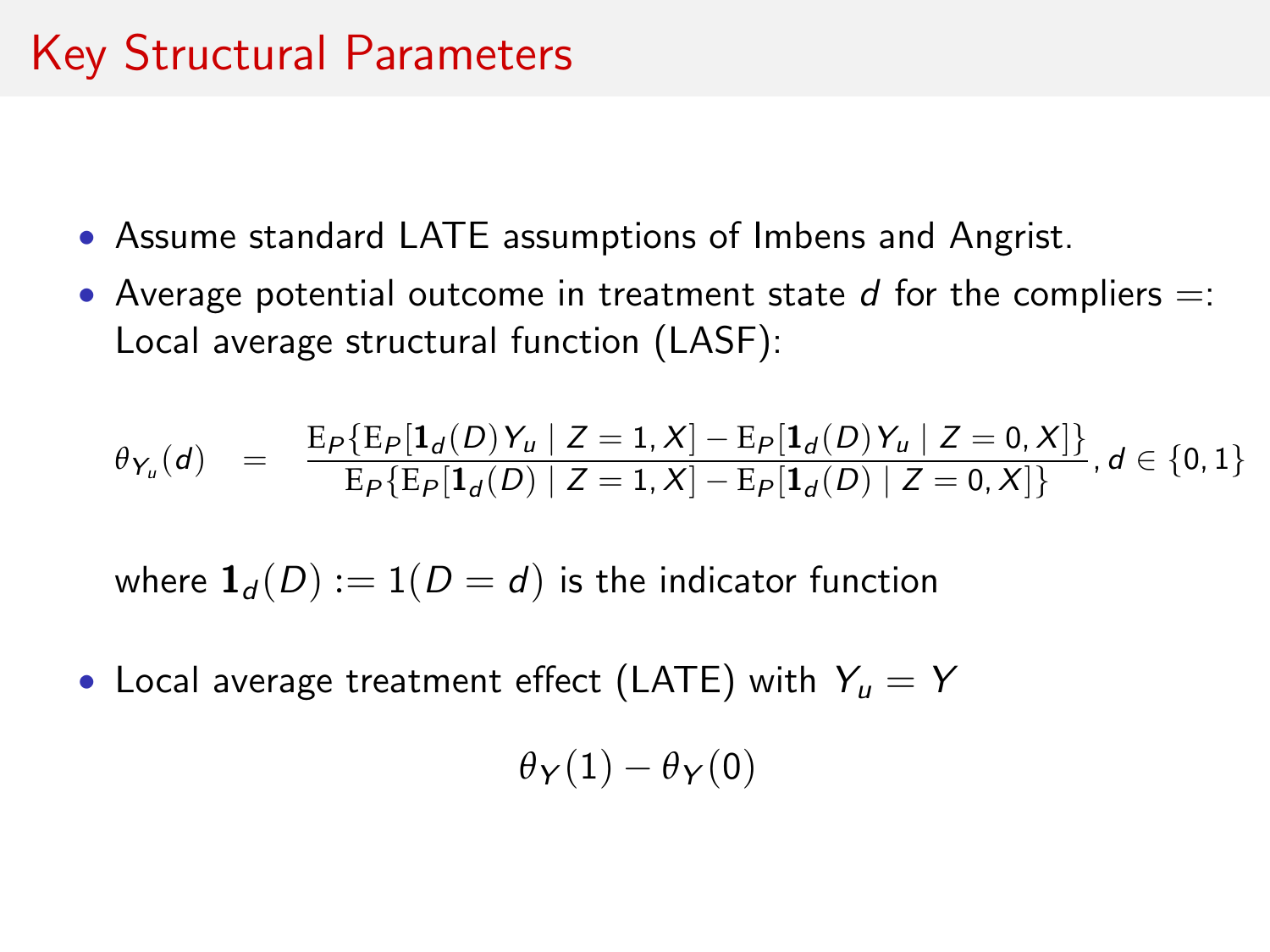## Key Structural Parameters

• Defining the outcome variable as  $Y_u = 1(Y \leq u)$  gives local distribution structural function (LDSF):

$$
u\mapsto \theta_{Y_u}(d)
$$

• Local quantile structural function (LQSF) is obtained by inversion:

$$
\tau \mapsto \theta^{\leftarrow}_Y(\tau, d) := \inf \{ u \in \mathbb{R} : \theta_{Y_u}(d) \geq \tau \},
$$

- *τ*-quantile of potential outcome in treatment state d for compliers
- Take differences to get LQTEs

$$
\tau \mapsto \theta^{\leftarrow}_Y(\tau,1) - \theta^{\leftarrow}_Y(\tau,0), \quad \tau \in \mathcal{Q} \subset (0,1)
$$

#### • Can define "on the treated" versions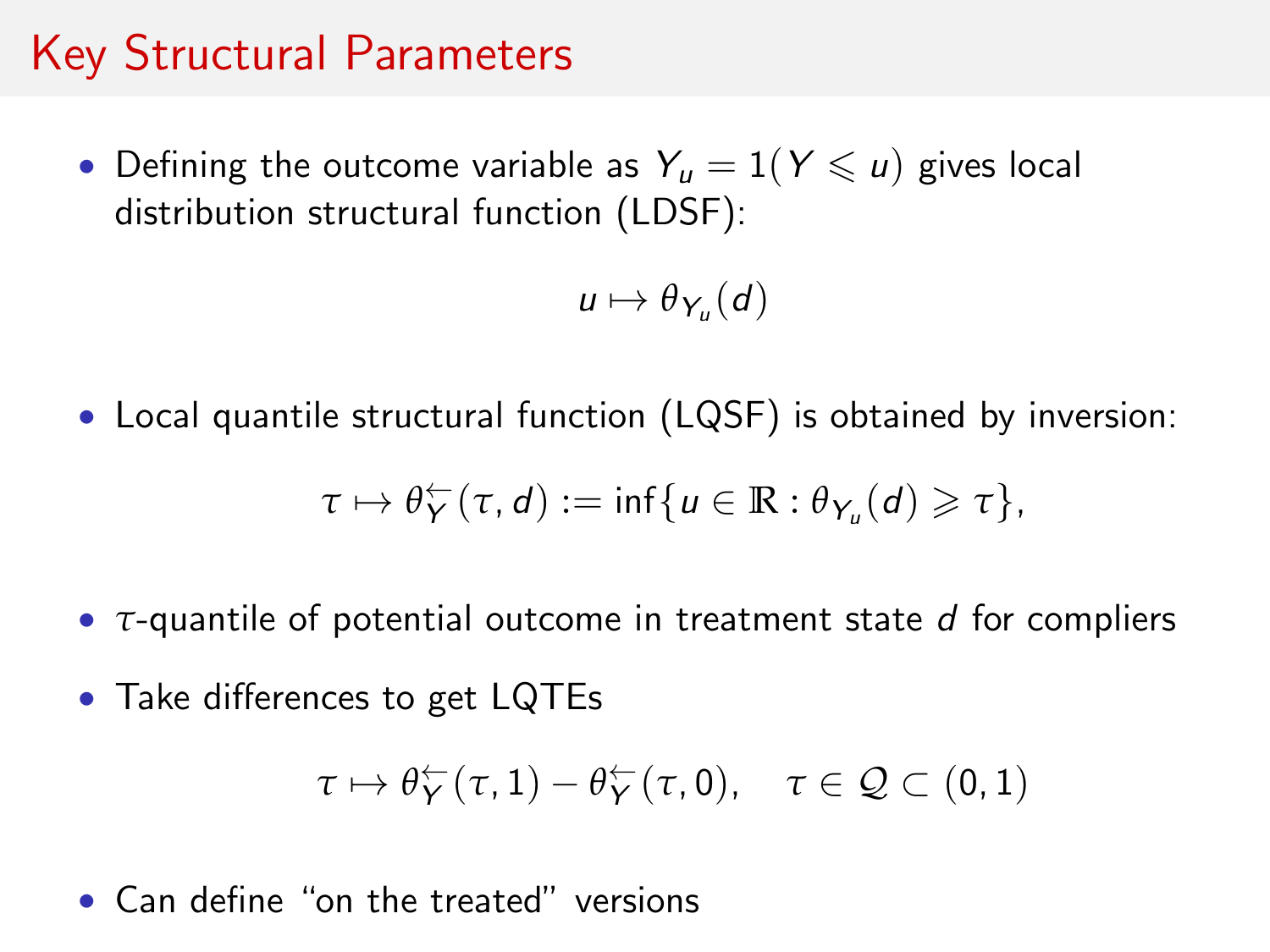#### Link to Key Reduced Form Parameters

All these structural *θ*-parameters are smooth transforms of reduced-form *α*-parameters, for example,

$$
\theta_{Y_u}(d) = \frac{\alpha_{\mathbf{1}_d(D)Y_u}(1) - \alpha_{\mathbf{1}_d(D)Y_u}(0)}{\alpha_{\mathbf{1}_d(D)}(1) - \alpha_{\mathbf{1}_d(D)}(0)}
$$

where for  $z \in \{0, 1\}$ ,

$$
\alpha_V(z) := E_P[g_V(z, X)], \quad g_V(z, x) := E_P[V|Z = z, X = x],
$$

for

$$
V\in\mathcal{V}_u:=\{\mathbf{1}_0(D)\,Y_u,\mathbf{1}_1(D)\,Y_u,\mathbf{1}_0(D),\mathbf{1}_1(D)\},\,u\in\mathcal{U}.
$$

or

$$
\alpha_V(z) = \mathrm{E}_{P}\left[\frac{\mathbf{1}_z(Z)V}{m_Z(z,X)}\right], \quad m_Z(z,x) := \mathrm{E}_{P}[\mathbf{1}_z(Z)|X=x],
$$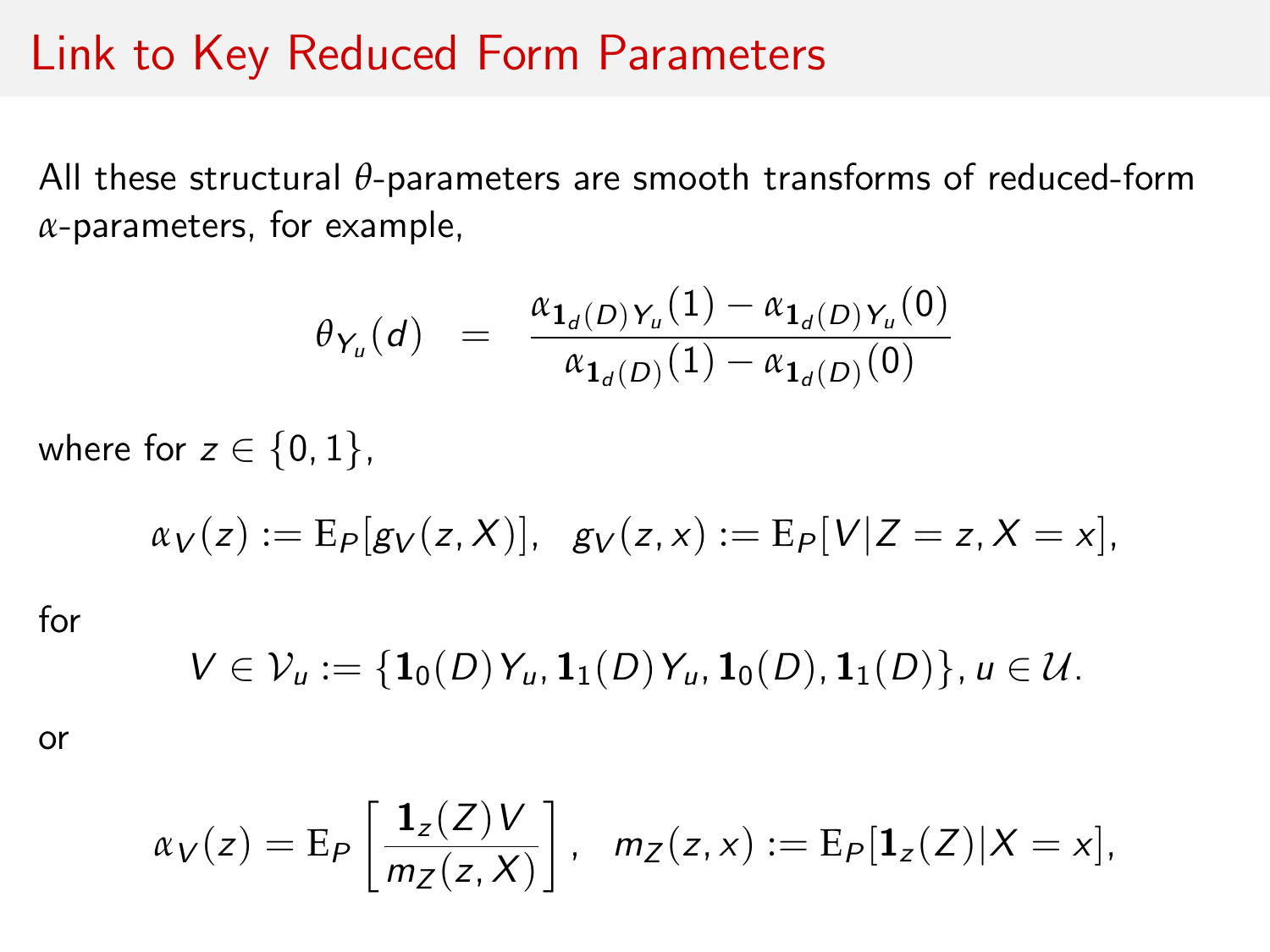### Rephrasing High-Dimensional Problem to Reduced Forms

- $\theta$ 's = smooth functional( $\alpha$ 's)
- $\alpha$ 's = smooth functional( $g$ 's or  $m_Z$ )

Estimate via plug-in

$$
\widehat{\theta}^{\prime} s = \text{smooth functional}(\widehat{\alpha}^{\prime} s)
$$
  

$$
\widehat{\alpha}^{\prime} s = \text{smooth functional}(\widehat{g}^{\prime} s \text{ or } \widehat{m}_Z)
$$

How to estimate

$$
g
$$
's or  $mZ$ 

with  $p \gg n$  so that inference on  $\theta$  is honest  $=$  uniformly valid over a "large" class of models?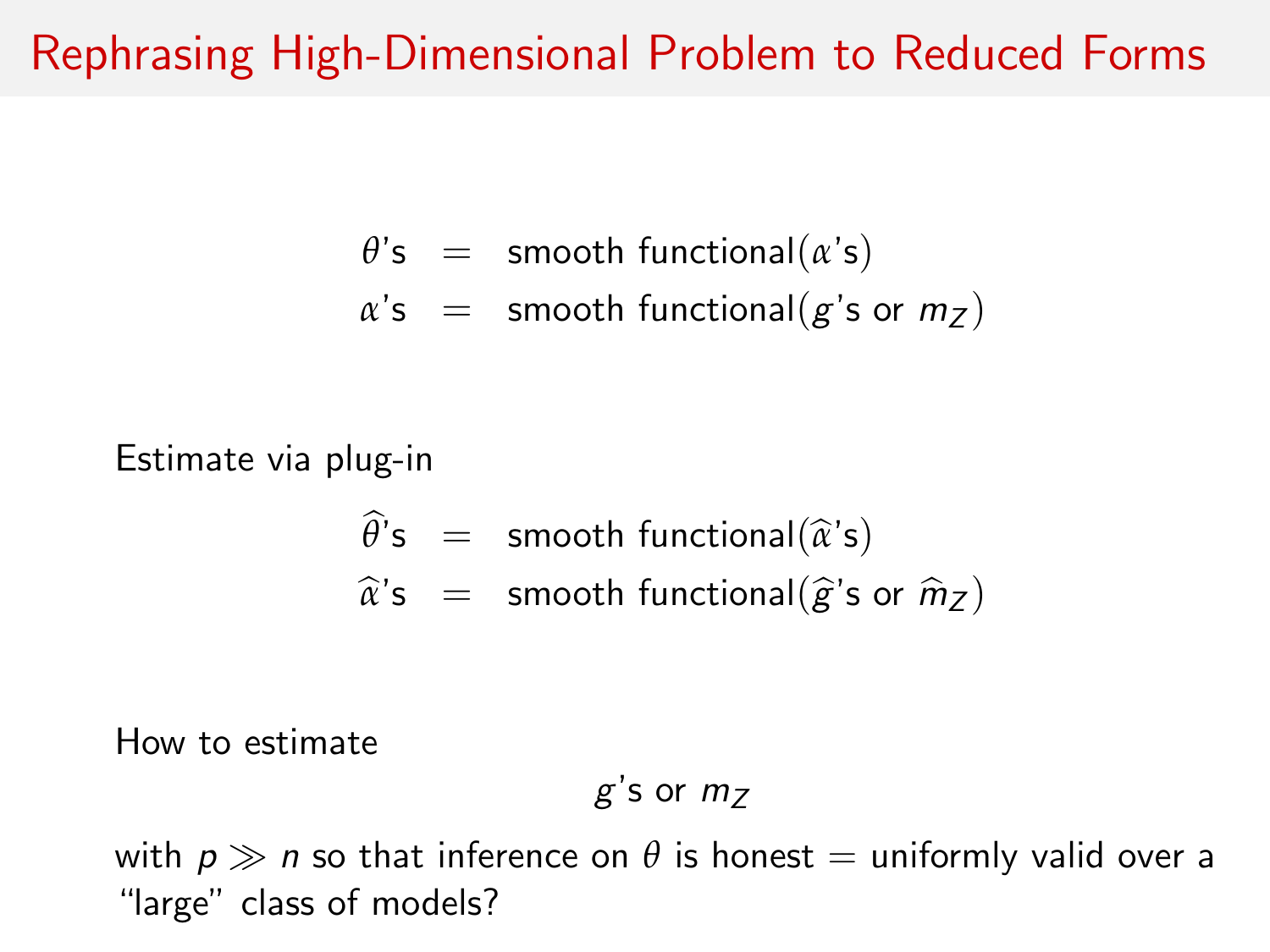## Naive Approach

• Make approximate sparsity assumption on the regression function

$$
g_V(z, X) = \sum_{j=1}^p f_j(X) \beta_{V, z, j},
$$

where  $|\beta_{\,V,z,j}|$  decay at some speed after sorting the coefficients in decreasing order. Then estimate  $g_V$  using modern high-dimensional methods, LASSO or post-LASSO.

• Obtain the "natural" plug-in estimator:

$$
\widehat{\alpha}_V(z) = \sum_{i=1}^n \widehat{g}_V(z, X_i) / n
$$

• Problem: Despite averaging,  $\widehat{\alpha}_V(z)$  is not  $\sqrt{n}$ -consistent and

$$
\sqrt{n}(\widehat{\alpha}_V(z)-\alpha(z)) \nleftrightarrow \mathcal{N}(0,\Omega).
$$

- $\triangleright$  Regularization (by selection or shrinkage) causes too much "omitted" regularization (by selection or shrinkage) causes too much comitted<br>variable bias, causing the averaging estimator not to be  $\sqrt{n}$ -consistent
- $\triangleright$  Lack of uniformity in inference wrt the DGP = "not honest"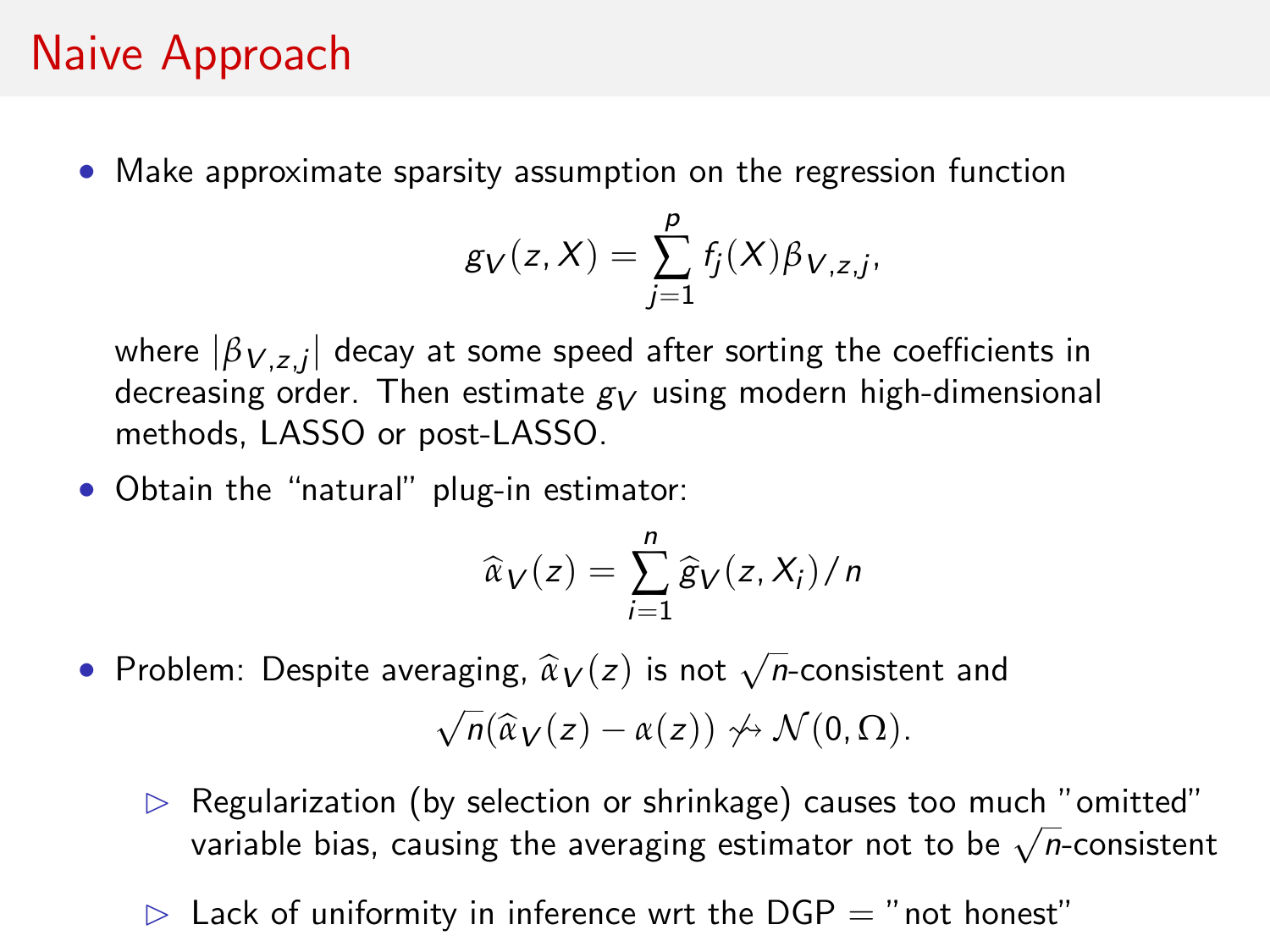### Naive Approach has Very Poor Inference Quality

Exogenous example  $(Z = D)$  $\theta = ATE$ 

$$
Y=D\cdot(\sum_{j=1}^p X_j\beta_j)\cdot c+\zeta
$$

$$
D = 1\{(\sum_{j=1}^{p} X_j \beta_j) \cdot c' + V > 0\}
$$

$$
\beta_j = 1/j^2, n = 100, p = 200
$$
  
\n $\zeta \sim N(0, 1), V \sim N(0, 1)$   
\n $X \sim N(0, \text{Toeplitz}).$ 

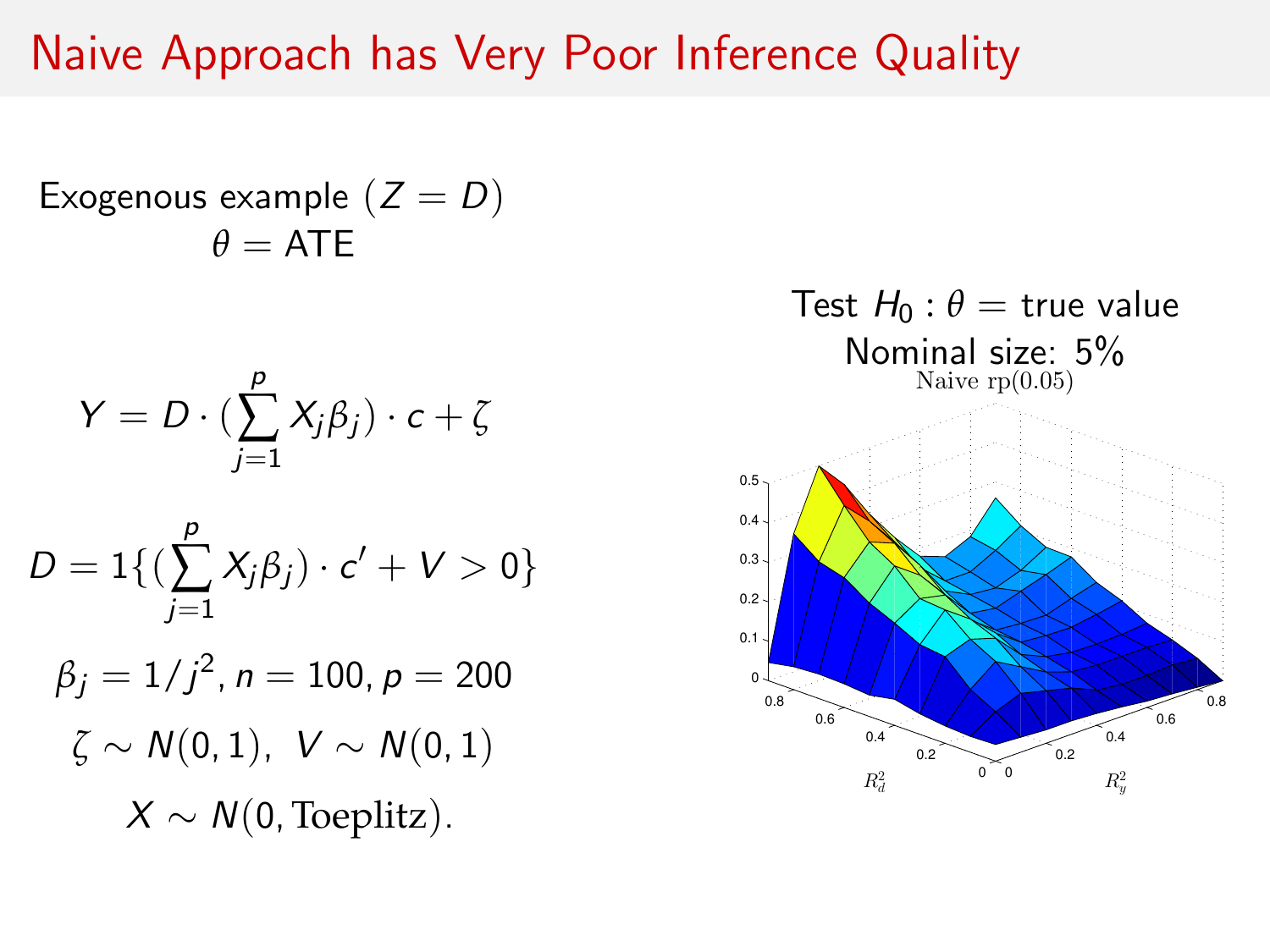# Our Solution: Use Doubly Robust Scores  $+$  Lasso or Post-Lasso to Estimate Regressions and Propensity Scores

- **1** Assume approximate sparsity for  $g_V$  and  $m_Z$ , and estimate both via post-LASSO or LASSO to deal with  $p \gg n$ . Under our assumption we can estimate  $g_V$  and  $m_Z$  at rates  $o(n^{-1/4})$ .
- **2** Estimate the reduced form *α*-parameters using doubly robust efficient scores to protect against crude estimation of  $g_V$  and  $m_Z$ . The scores to protect against crude estimation or  $gy$  and  $m_Z$ . The estimators are  $\sqrt{n}$ -consistent and semi-parametrically efficient.
- **3** Estimate structural θ-parameters via the plug-in rule and derive their asymptotics via functional delta method
- **4** Multiplier bootstrap method (resampling the scores) to make inference on the reduced form and structural parameters. Very fast.

#### Theorem (Validity of Post-Selection-Robust Procedure)

The main result is that this works uniformly for a large class of DGPs, thereby providing efficient estimators and honest confidence intervals for LATE, LDTE, LQTE, and other effects.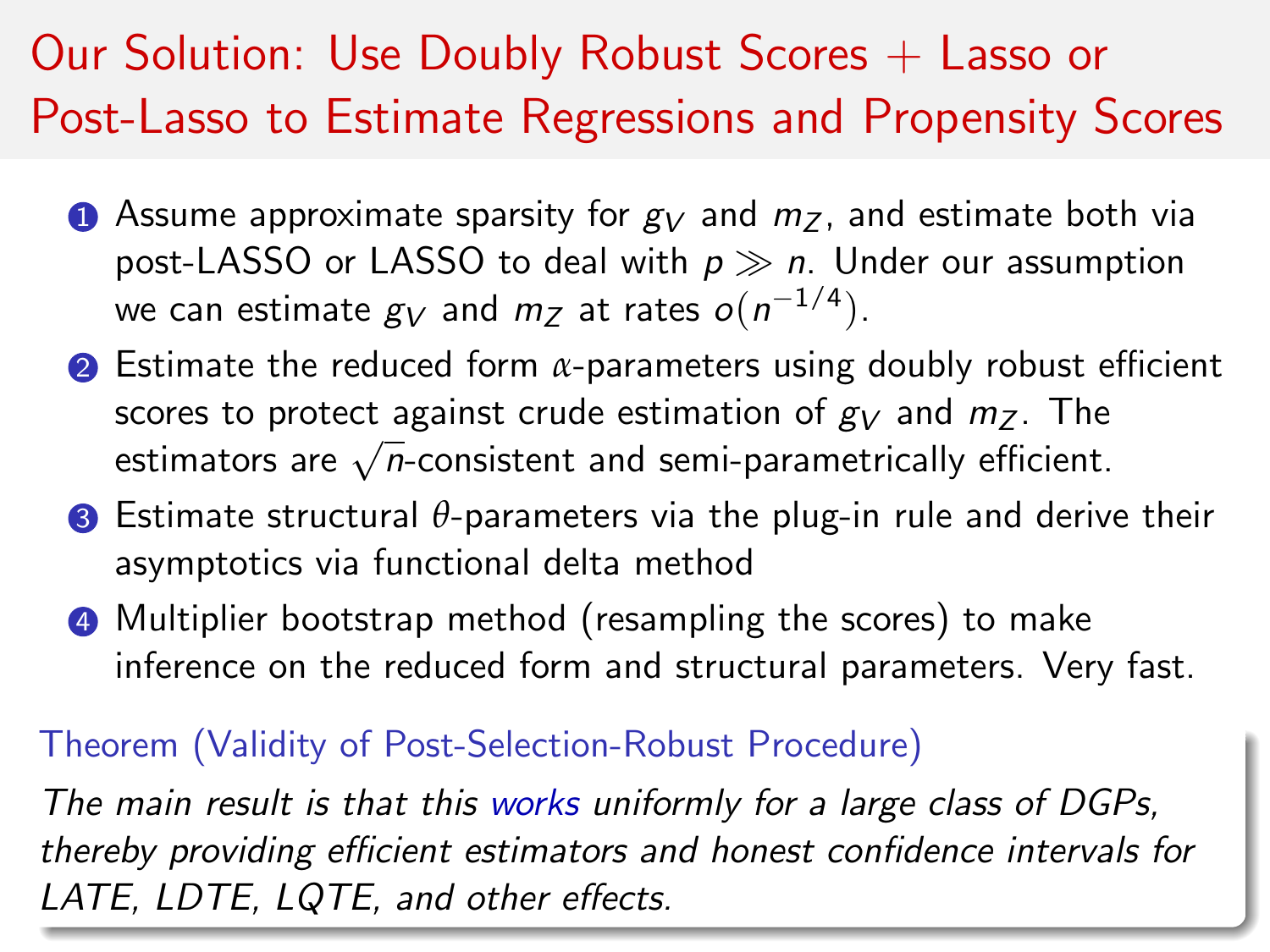#### Inference Quality After Model Selection

#### Not Doubly Robust

#### Doubly Robust



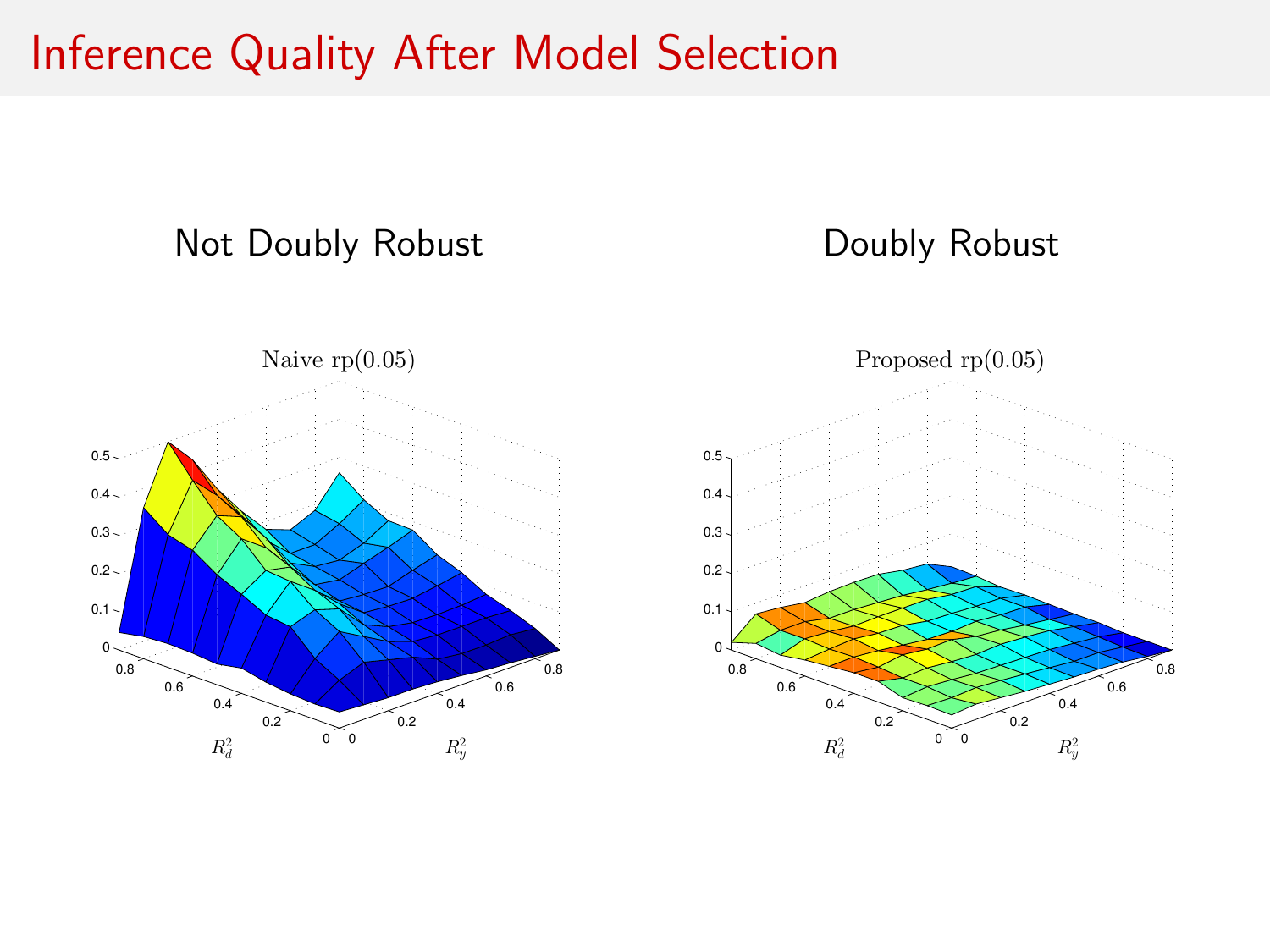## The Bigger Picture: Use Orthogonal Scores

• Suppose identification is achieved via the moment condition

$$
E_P\psi(W,\alpha_0,h_0)=0,
$$

where  $\alpha_0$  is the parameter of interest, and  $h_0$  is a nuisance function

• The score function *ψ* has orthogonality property w.r.t. h if

$$
\partial_h \mathbb{E}_P \psi(W, \alpha_0, h)\Big|_{h=h_0} = 0
$$

where *∂*<sup>h</sup> computes a functional derivative operator w.r.t. h.

- Orthogonality reduces the dependency on  $h_0$  and allows the use of highly non-regular, "crude" plug-in estimators of  $h_0$  (converging to  $h_0$ at rates  $o(n^{-1/4})$ ).
- Orthogonality is equivalent to double-robustness in many cases.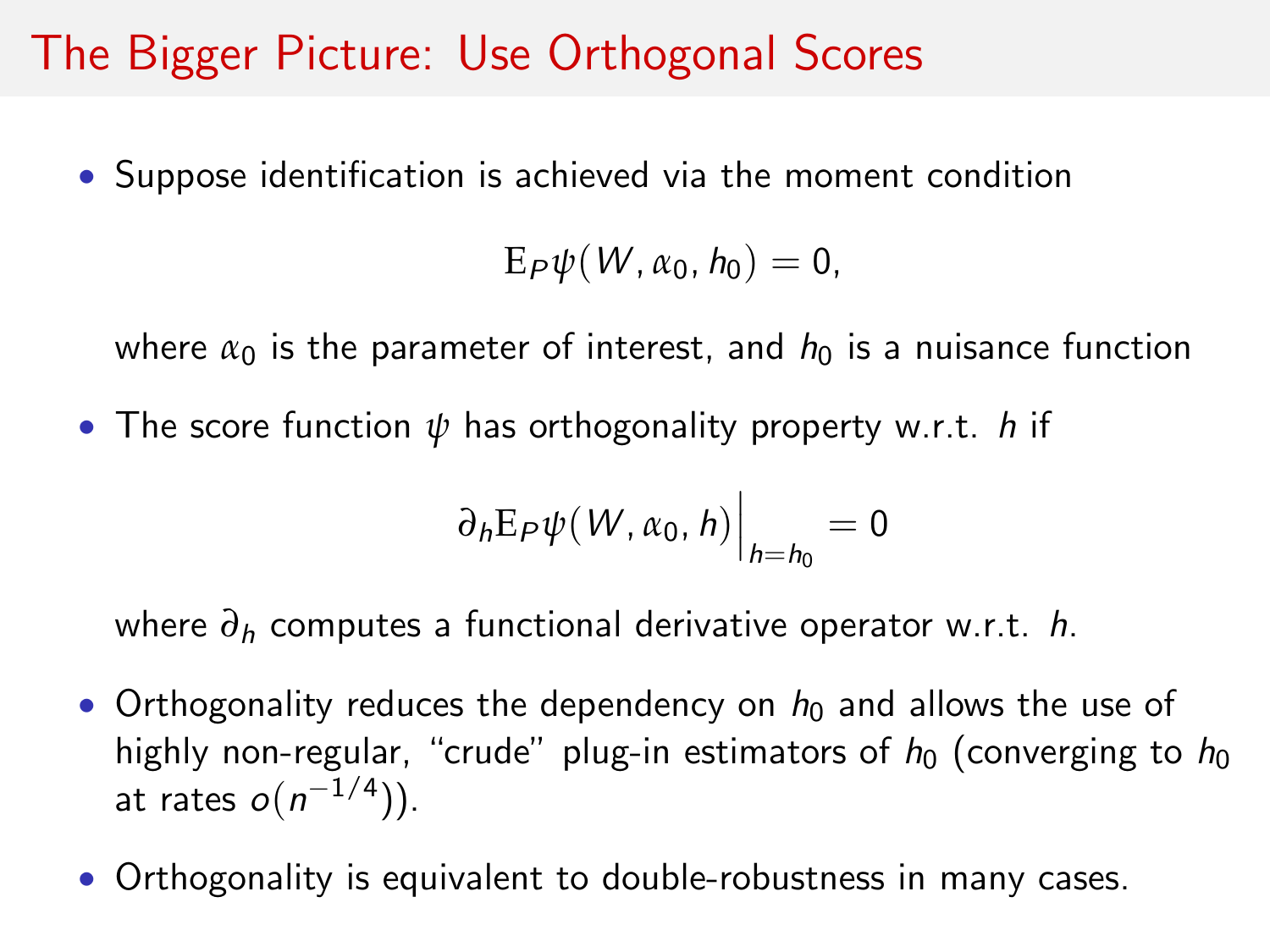### Orthogonal or Doubly Robust Score for *α*-parameters

• Orthogonal score function for  $\alpha_V(z)$ 

$$
\psi_{V,z}^{\alpha}(W,\alpha,g,m):=\frac{\mathbf{1}_{z}(Z)(V-g(z,X))}{m(z,X)}+g(z,X)-\alpha
$$

- It combines regression and propensity score reweighing approaches: Robins and Rotnizky (95) and Hahn (98).
- $\bullet$  When evaluated at the true parameter values  $\psi_{V,z}^\alpha(W,\alpha,g_V,m_Z)$  this score is the semi-parametrically efficient influence function for  $\alpha_V(z)$
- Provides orthogonality with respect to  $h = (g, m)$  at  $h_0 = (g_V, m_Z)$
- In  $p \gg n$  settings,  $\psi_{V, z}^{\alpha}$  used in ATE estimation by Belloni, Chernozhukov, and Hansen (13, ReStud) and Farrell (13).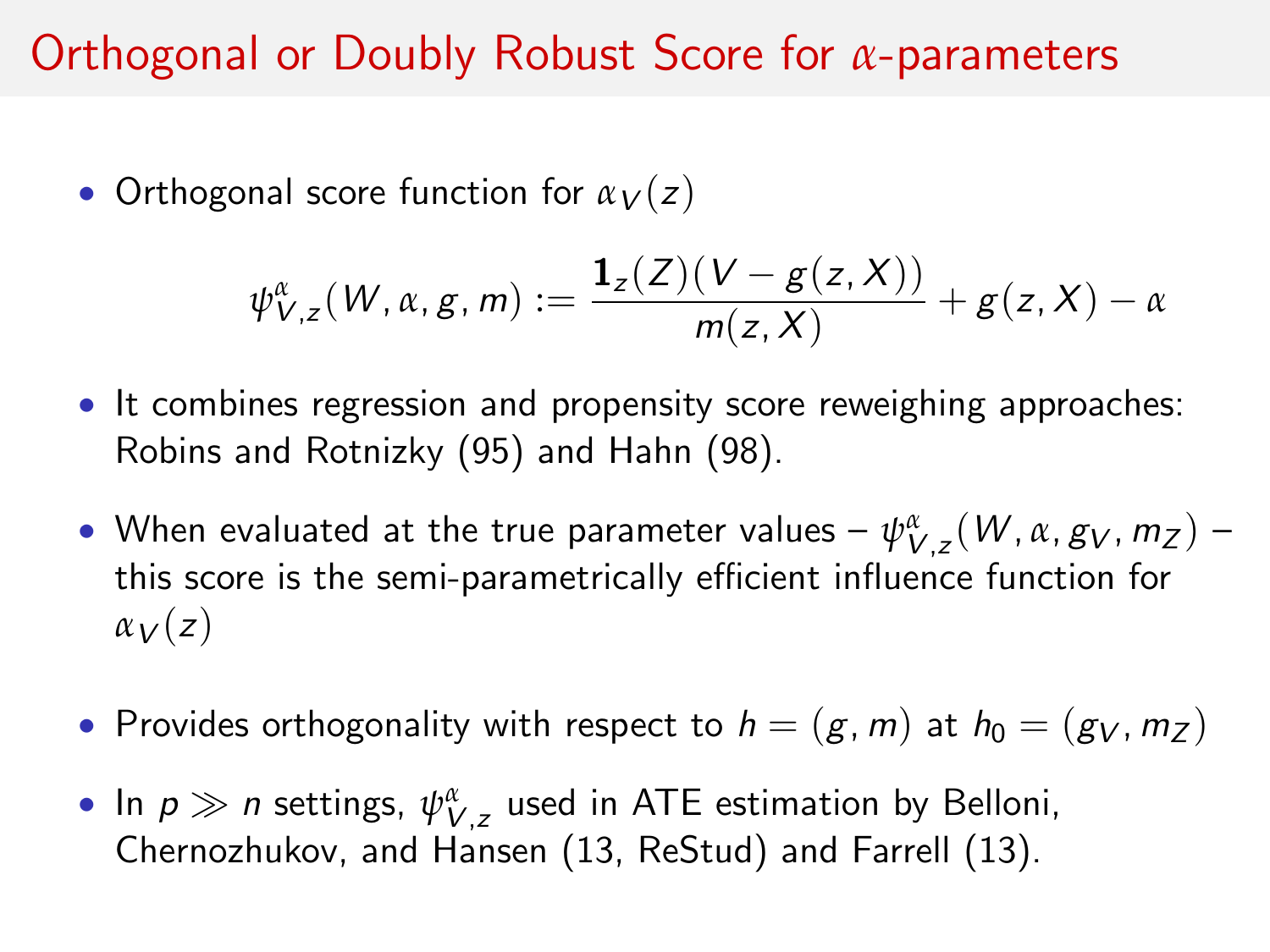## More on Orthogonal Score Functions

- Long history in statistics and econometrics
	- $\triangleright$  In low-dimensional parametric settings, it was used by Neyman (56, 79) to deal with crudely estimated nuisance parameters
	- $\triangleright$  Newey (90, 94), Andrews (94), Linton (96), and van der Vaart (98) used orthogonality in semi parametric problems
	- $\triangleright$  In  $p \gg n$  settings, Belloni, Chen, Chernozhukov, and Hansen (2012) first used orthogonality in the context of IV models.
	- $\triangleright$  In the paper "Program Evaluation with High-Dimensional Data" (ArXiv, 2013) we construct honest confidence bands for generic smooth and nonsmooth moment problems with orthogonal score functions, not just the program evaluation settings.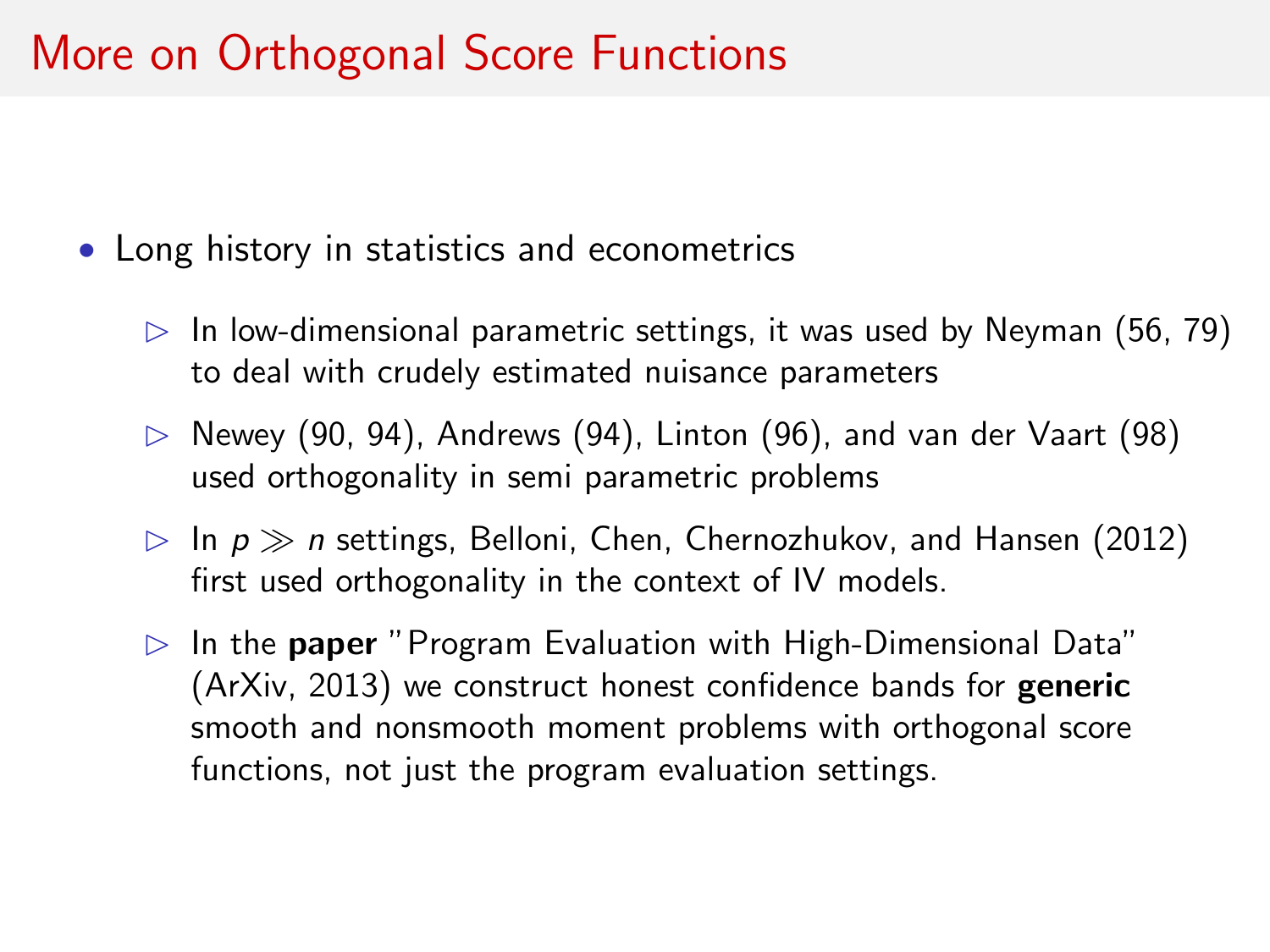## Conclusion

1. Don't use naive inference based on LASSO-based estimation of regression only (or propensity score only). It does fail to provide honest confidence sets.

2. Do use inference based on double robust scores, which combines nicely with Lasso-based estimation of both the regression and the propensity scores.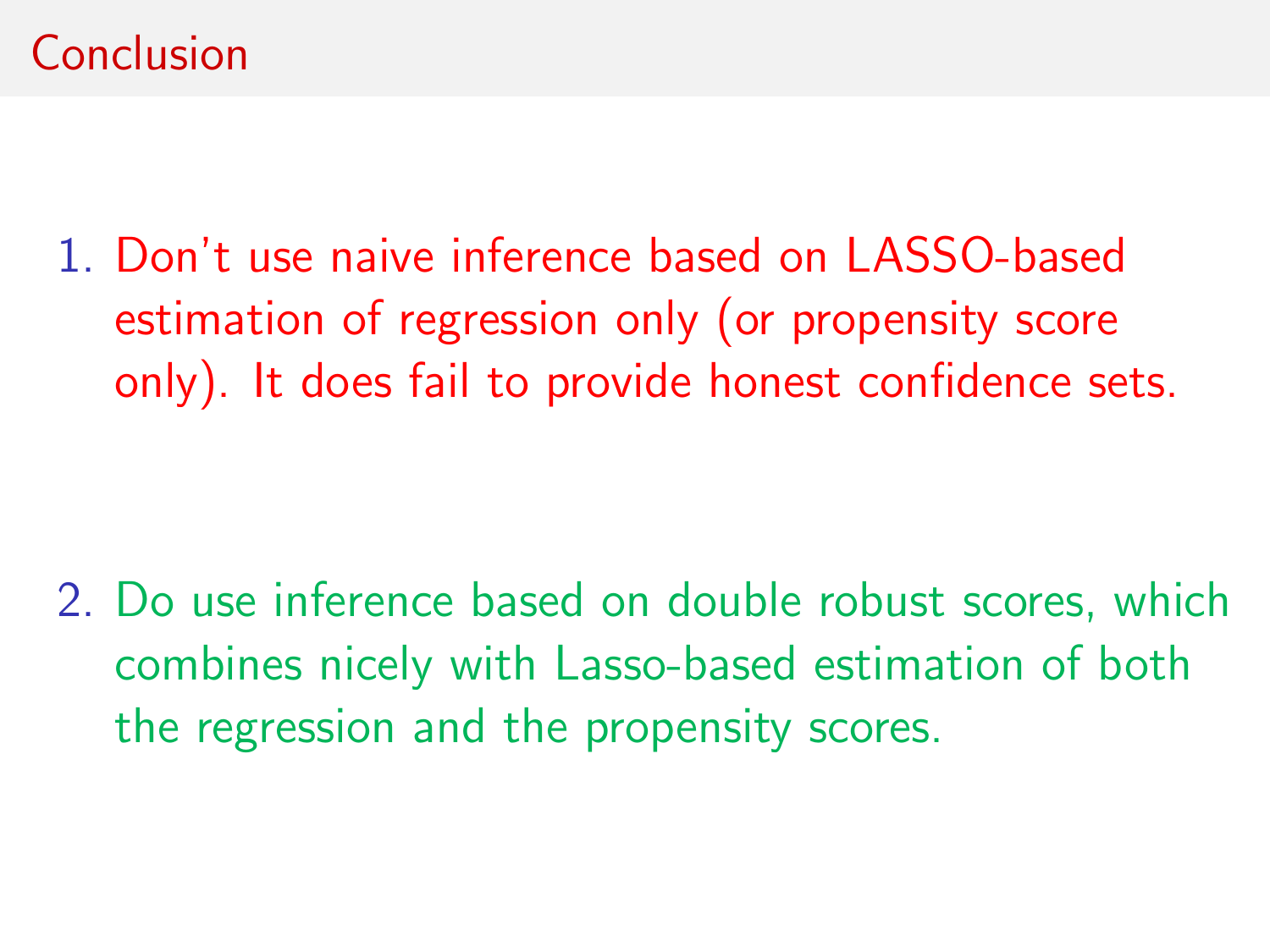- "Inference on treatment effects after selection amongst high-dimensional controls" ArXiv 2011, Review of Economic Studies, 2013 Partially linear regression  $+$  exogenous TE models
- "Program Evaluation with High-Dimensional Data" ArXiv 2013, Econometrica R&R endogenous  $TE$  models  $+$  general orthogonal score problems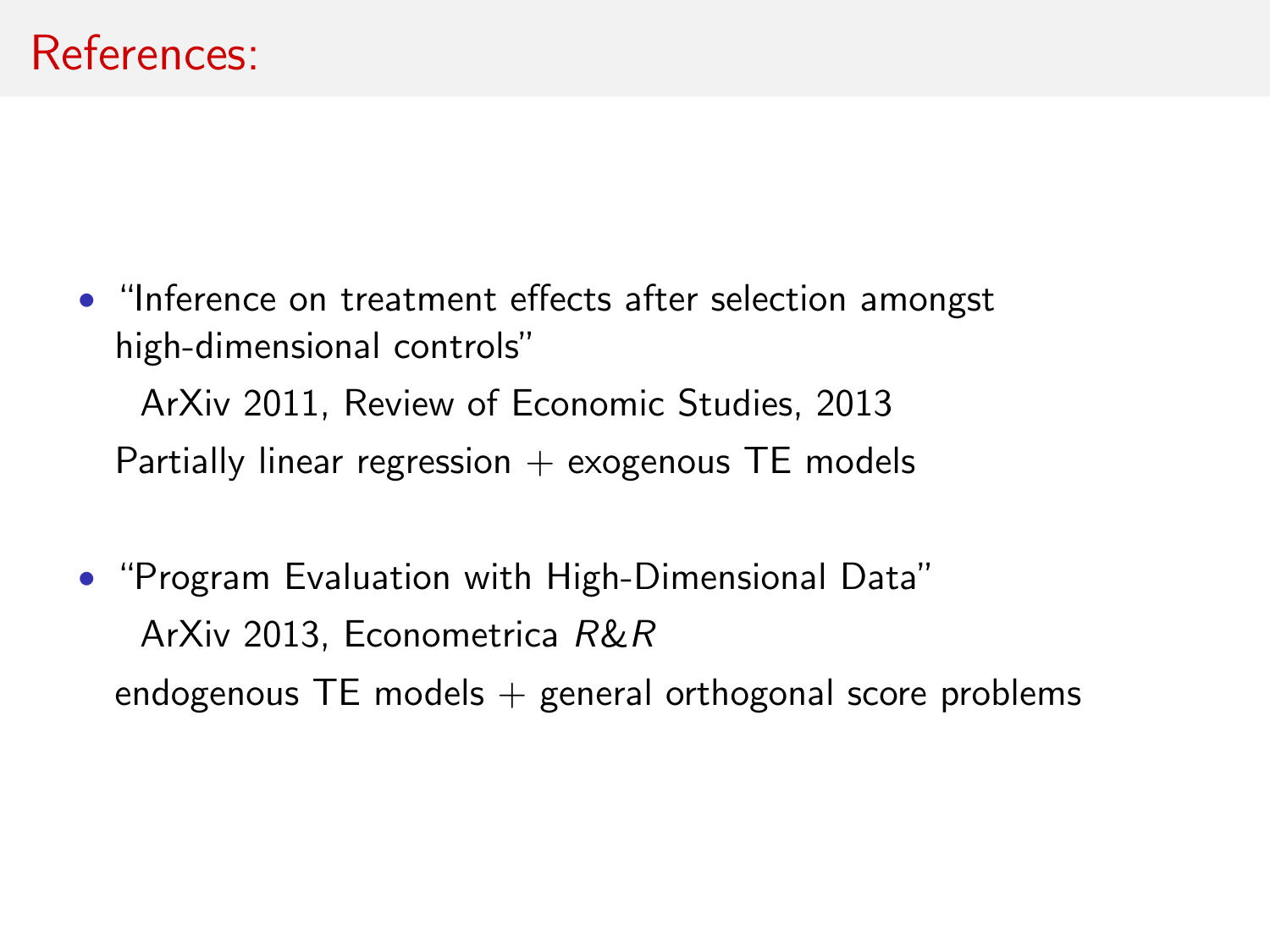# Appendix

The rest is technical Appendix.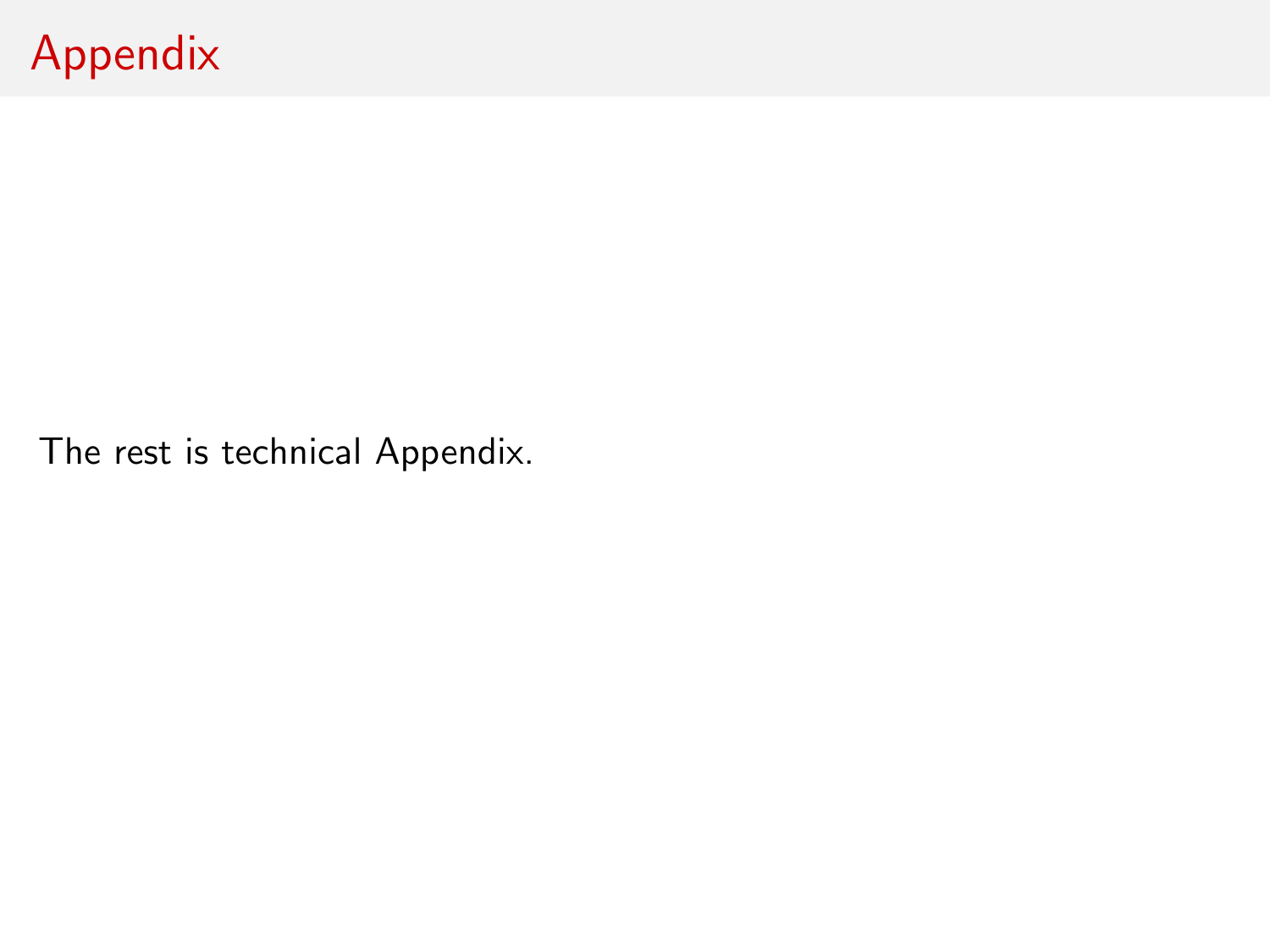#### Summary: Inference Quality After Model Selection

#### Not Double Robust

#### Double Robust



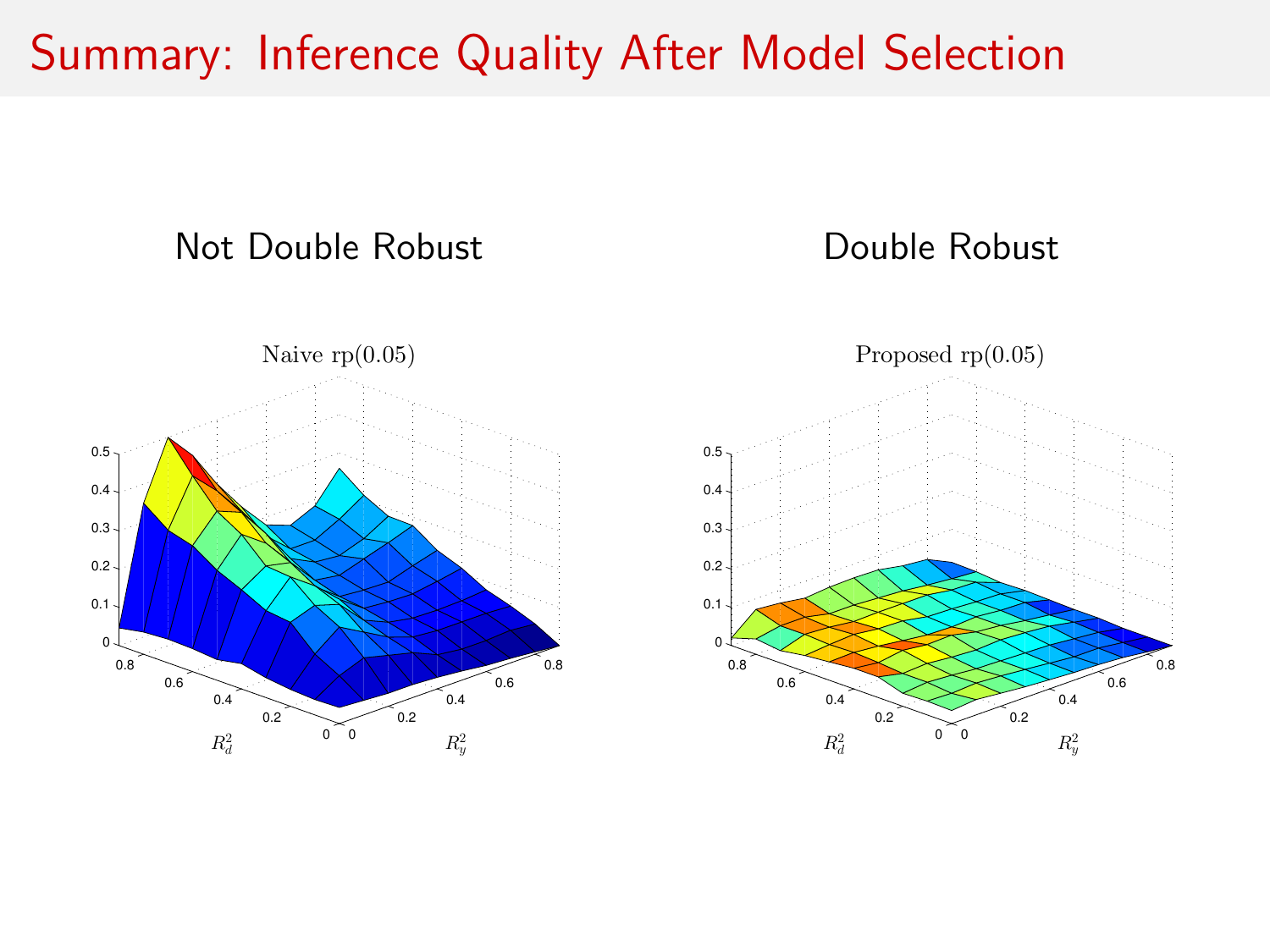# Step-1: LASSO/Post-LASSO Estimators of  $g_V$  and  $m_Z$

**Result 1:** Under approximate sparsity assumptions, namely when  $g_V$  and  $m_Z$  are well-approximated by  $s < n$  unknown terms amongst  $f(X)$ , LASSO and Post-LASSO estimators of  $g_V$  and  $m_Z$  attain the  $x$  and  $x$  and  $x$  are  $\sqrt{s \log p / n}$  for each  $V \in V_u$ , uniformly in  $u \in U$ ; they are also sparse with dimension of stochastic order s uniformly in  $u \in \mathcal{U}$ .

- Result 1 applies to a continuum of LS and logit LASSO/Post-LASSO regressions
- Choice of penalty level in LASSO needs to account for simultaneous estimation over  $V \in \mathcal{V}_u$ ,  $u \in \mathcal{U}$
- Results for continuum were only available for quantile regression LASSO/Post-LASSO (Belloni and Chernozhukov, AoS, 11)
- Covers  $\ell_1$ -penalized distribution regression process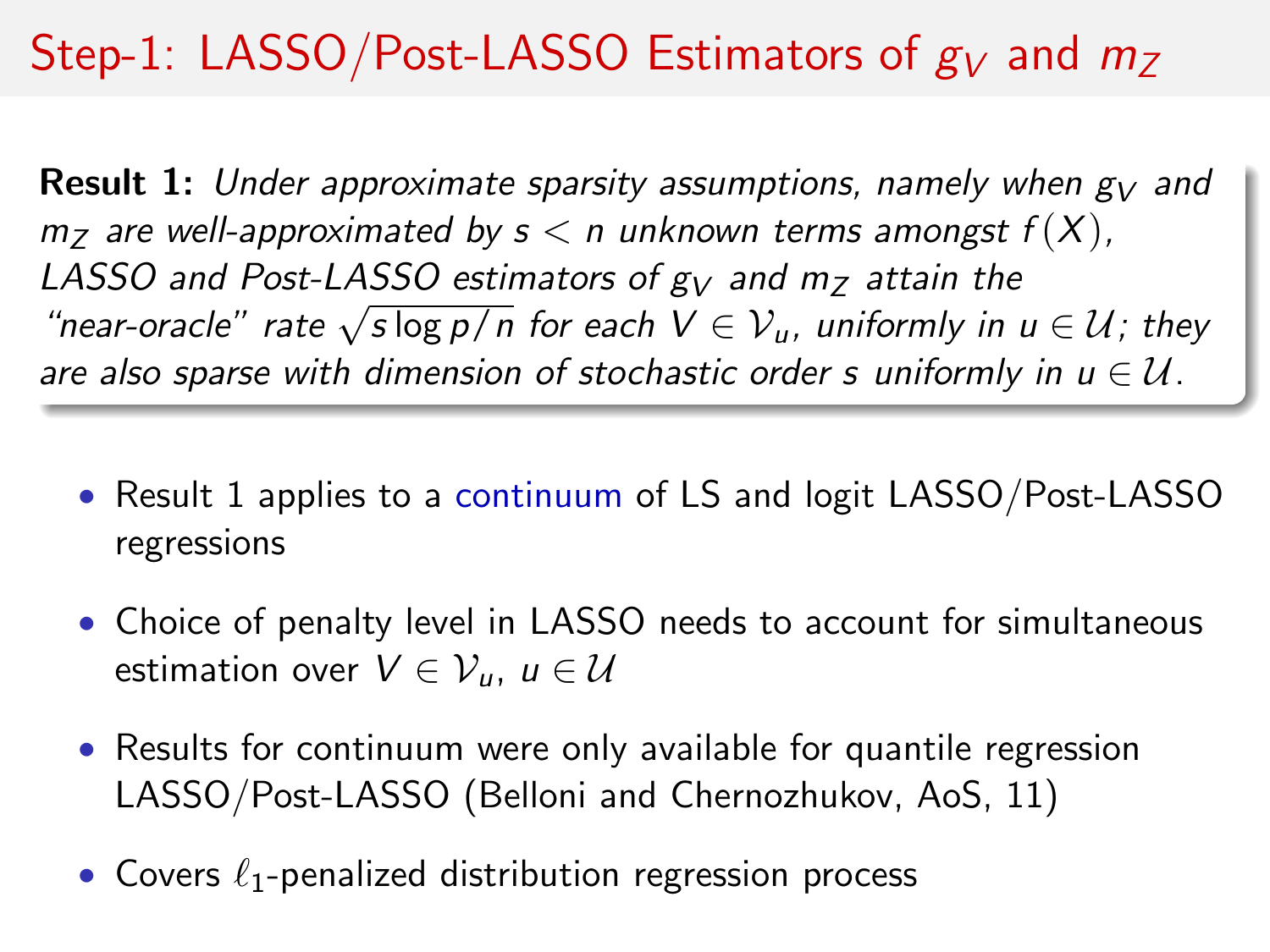## Approximate Sparsity of  $g_V$  and  $m_Z$

Let  $f(X) = (f_j(X))_{j=1}^p$  be a vector of transformations of X,  $p = p_n \gg n$ 

We use series approximations for  $g_V$  and  $m_Z$ 

$$
g_V(z, x) = \Lambda_V(f(z, x)'\beta_V) + r_V, \quad f(z, x) = [zf(x)', (1 - z)f(x)']',m_Z(1, x) = \Lambda_Z(f(x)'\beta_Z) + r_Z, \qquad m_Z(0, x) = 1 - m_Z(1, x),
$$

where  $r_V$  and  $r_Z$  are the approximation errors and  $\Lambda_V$  and  $\Lambda_Z$  are known link functions. Assume approximate sparsity, namely that:

**1** There exists  $s = s_n \ll n$  such that, for all  $V \in \{V_u : u \in \mathcal{U}\}\$ ,

 $\|\beta_V\|_0 + \|\beta_Z\|_0 \leq s$ ,

where  $\|\cdot\|_0$  denotes the number of non-zero elements

2 Approximation errors are smaller than conjectured estimation error:

$$
\{\mathop{\mathrm{E}}\nolimits_P[r_V^2]\}^{1/2} + \{\mathop{\mathrm{E}}\nolimits_P[r_Z^2]\}^{1/2} \lesssim \sqrt{\frac{s}{n}}.
$$

Extends series regression by letting relevant terms to be unknown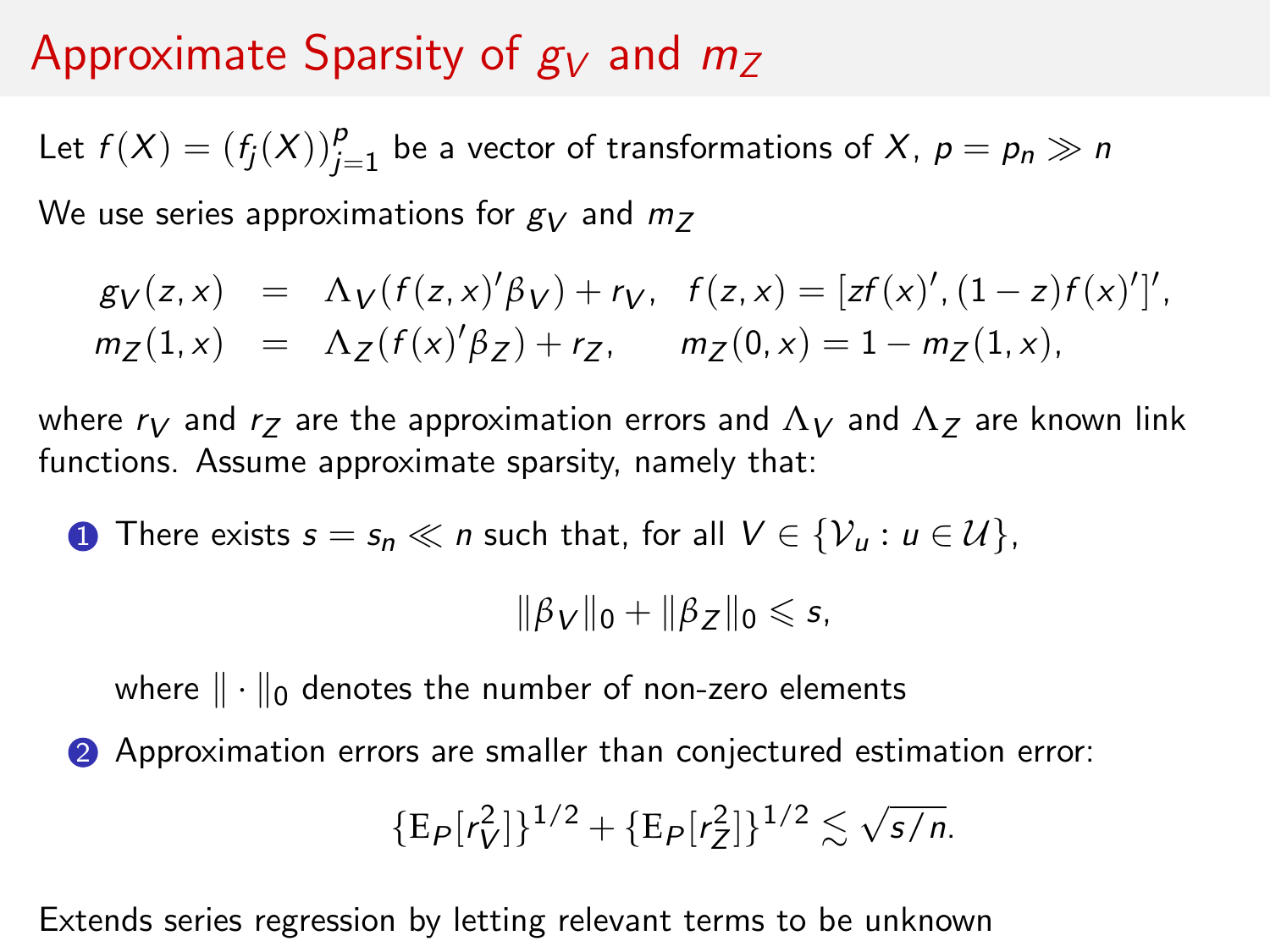# LASSO/Post-LASSO Estimation of  $g_V$  and  $m_Z$

Let  $(W_i)_{i=1}^n$  be a random sample of  $W$  and  $\mathbb{E}_n$  denote the empirical expectation over this sample.

LASSO and Post-LASSO estimator are given respectively by

1. 
$$
\widehat{\beta}_V \in \arg\min_{\beta \in \mathbb{R}^{2p}} \left( \mathbb{E}_n[M(V, f(Z, X)'\beta)] + \frac{\lambda}{n} ||\widehat{\Psi}\beta||_1 \right),
$$
  
\n2.  $\widetilde{\beta}_V \in \arg\min_{\beta \in \mathbb{R}^{2p}} \left( \mathbb{E}_n[M(V, f(Z, X)'\beta)] : \beta_j = 0, j \notin \text{supp}[\widehat{\beta}_V] \right)$ 

- $M(\cdot)$  is objective function of M-estimator (OLS or logit or probit)
- $\hat{\Psi} = \text{diag}(\hat{l}_1, \ldots, \hat{l}_p)$  is a matrix of data-dependent loadings
- Choice of *λ* needs to account for potential simultaneous estimation of a continuum of LASSO regressions over  $V \in \mathcal{V}_u$ ,  $u \in \mathcal{U}$
- (Post-LASSO) Refit selected model to reduce attenuation bias due to regularization
- Similar procedure to obtain  $\beta_Z$  and  $\beta_Z$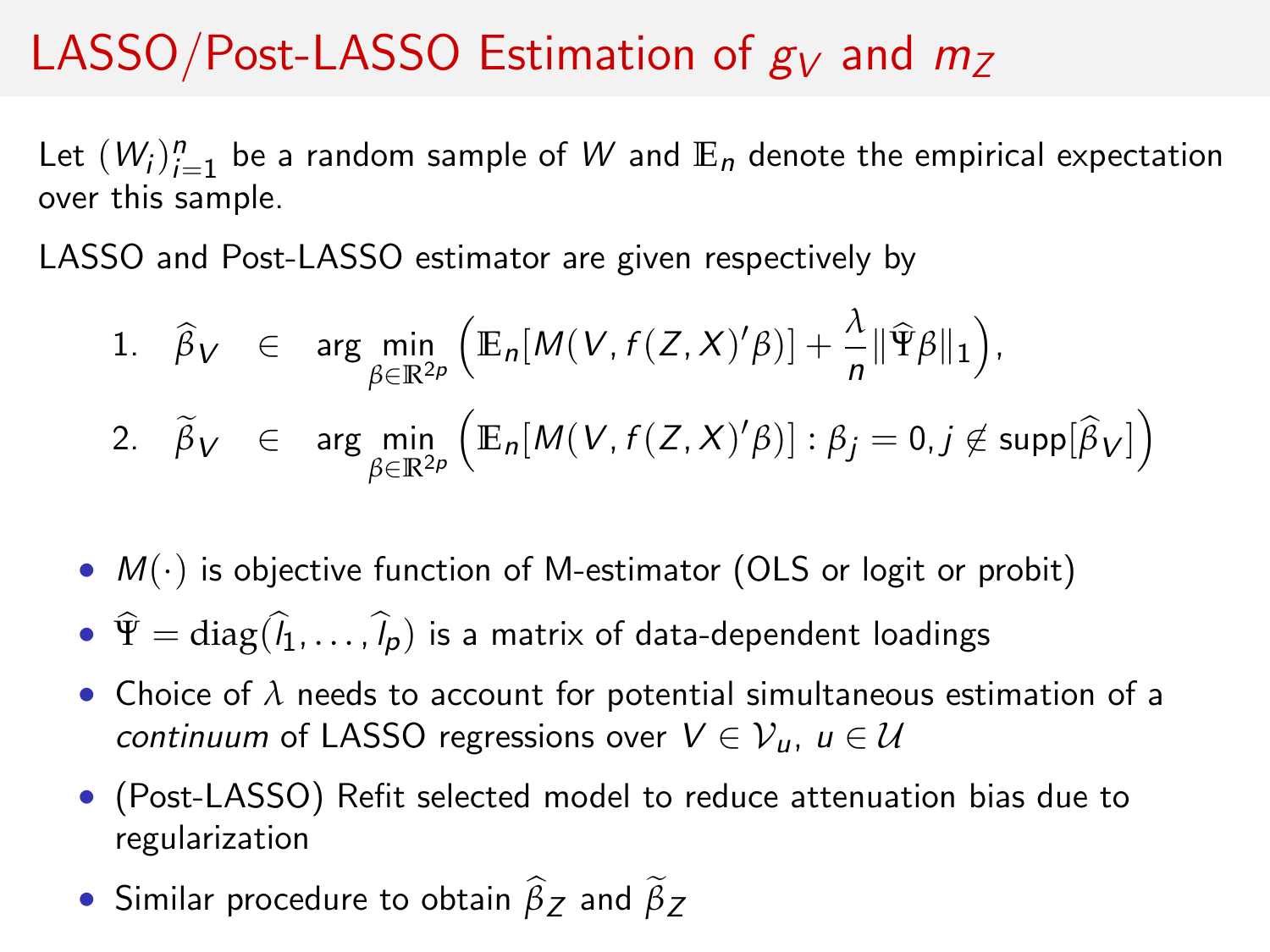### Choice of Penalty *λ*

- Need to control selection errors uniformly over  $u \in \mathcal{U}$
- With a high probability

$$
\frac{\lambda}{n} > \sup_{u \in \mathcal{U}} \left\| \widehat{\Psi}_u^{-1} \mathbb{E}_n \left[ \frac{\partial M(V, f(X)'\beta_V)}{\partial \beta} \right] \right\|_{\infty},
$$

- Similar strategy to Bickel et al (09) for singleton  $U$  and Belloni and Chernozhukov (11, AoS) for  $\ell_1$ -penalized QR processes
- As a practical way to implement this choice, we propose

$$
\lambda = c\sqrt{n}\Phi^{-1}(1-\gamma/\{2pn^{d_u}\}),
$$

where  $\gamma = o(1)$ ,  $c > 1$ , and  $d_u = \dim \mathcal{U}$  (e.g.,  $c = 1.1$ ,  $\gamma = .1/\log n$ )

• Corresponds to Belloni, Chernozhukov, and Hansen (14) when  $d_u = 0$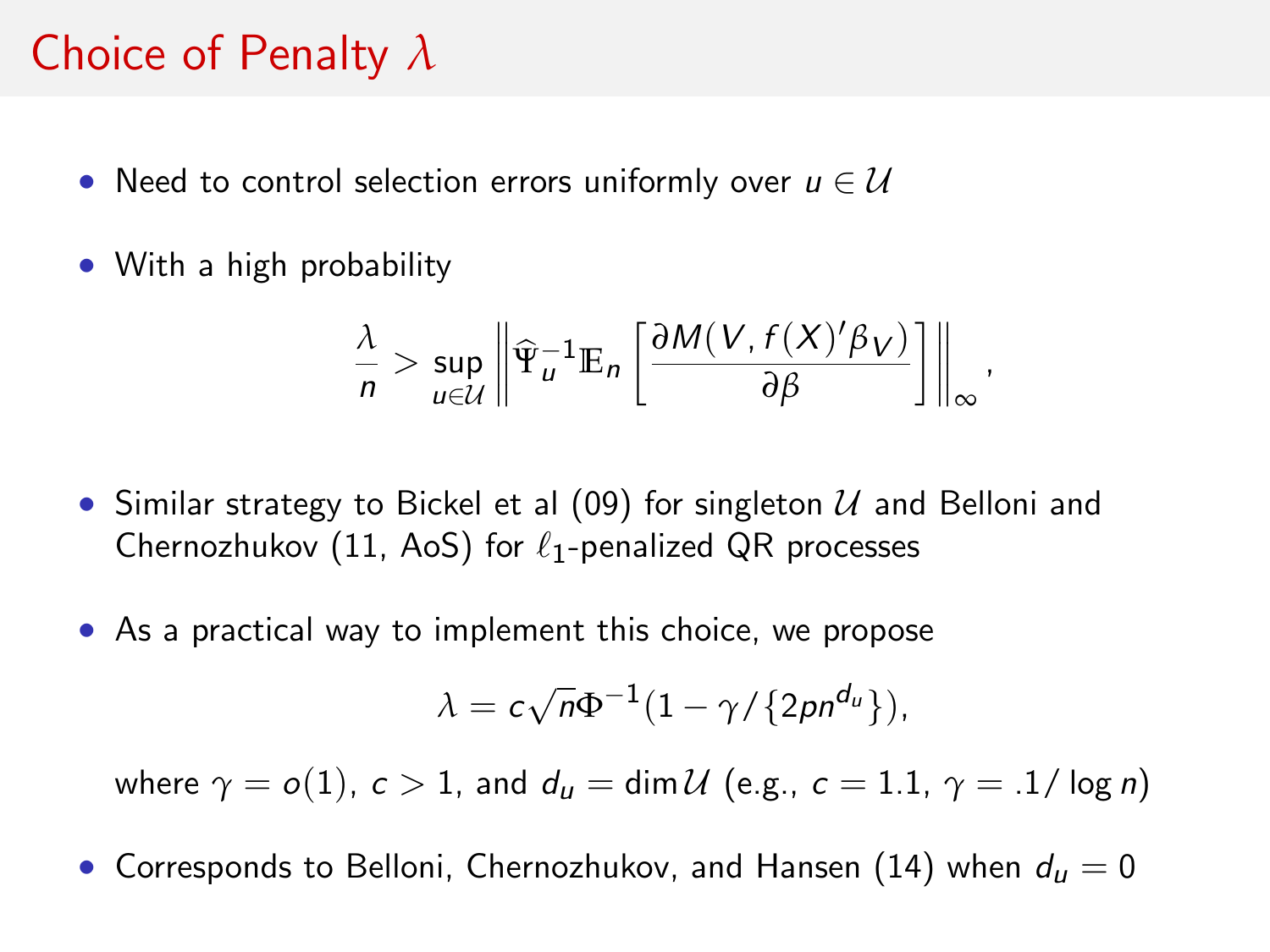#### Step-2: Continuum of Reduced-Form Estimators

- Let  $\hat{g}_V$  and  $\hat{m}_Z$  be LASSO/Post-LASSO estimators of  $g_V$  and  $m_Z$
- For  $V \in \mathcal{V}_u, z \in \mathcal{Z}$

$$
\widehat{\alpha}_V(z) = \mathbb{E}_n \left[ \frac{\mathbf{1}_z(Z)(V - \widehat{g}_V(z, X))}{\widehat{m}_Z(z, X)} + \widehat{g}_V(z, X) \right],
$$

where  $E_n$  denotes the empirical expectation

• We apply this procedure to each variable  $V \in \mathcal{V}_u$  and  $z \in \mathcal{Z}$  to obtain the estimator:

$$
\widehat{\rho}_u := (\{\widehat{\alpha}_V(0), \widehat{\alpha}_V(1)\})_{V \in \mathcal{V}_u} \text{ of } \rho_u := (\{\alpha_V(0), \alpha_V(1)\})_{V \in \mathcal{V}_u}
$$

• We then stack into reduced-form empirical and estimand processes

$$
\widehat{\rho} = (\widehat{\rho}_u)_{u \in \mathcal{U}} \text{ and } \rho = (\rho_u)_{u \in \mathcal{U}}
$$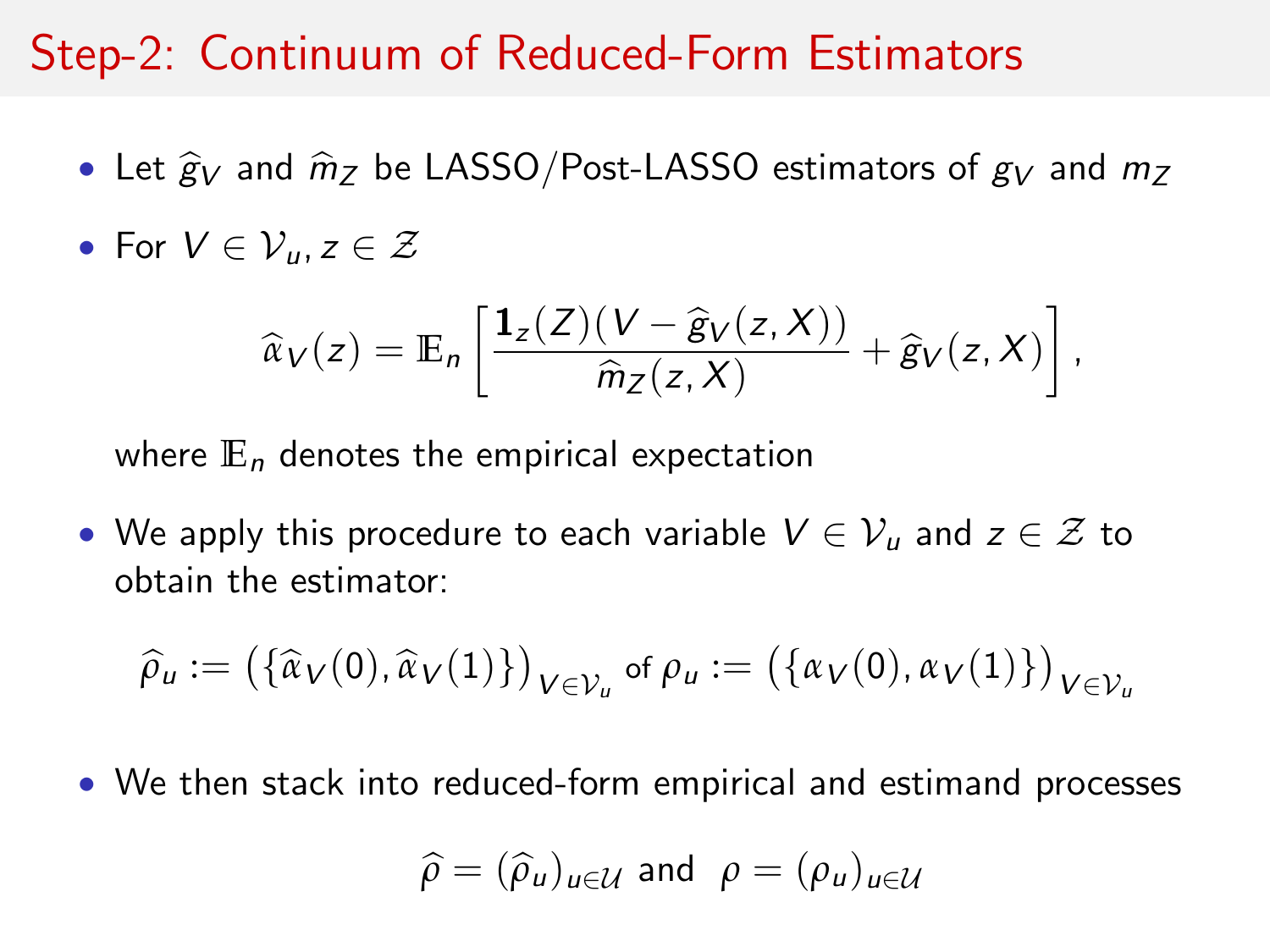## Uniform Asymptotic Gaussianity of Reduced Form Process

We show that  $\sqrt{n}(\widehat{\rho}-\rho)$  is asymptotically Gaussian in  $\ell^\infty(\mathcal{U})^{d_\rho}$  with influence function

$$
\psi_u^{\rho}(W) := (\{\psi_{V,0}^{\alpha}(W), \psi_{V,1}^{\alpha}(W)\})_{V \in \mathcal{V}_u}
$$

**Result 2.** Under  $s^2 \log^2 (p \vee n) \log^2 n / n \rightarrow 0$  and other regularity conditions,

 $\sqrt{n}(\widehat{\rho}-\rho) \rightsquigarrow Z_P := (\mathbb{G}_P \psi^\rho_u)_{u \in \mathcal{U}}$  in  $\ell^{\infty}(\mathcal{U})^{d_\rho}$ , uniformly in  $P \in \mathcal{P}_n$ ,

where  $G_P$  denotes the P-Brownian bridge, and  $P_n$  is a "rich" set of data generating processes P that includes cases where perfect model selection is impossible theoretically.

- Covers pointwise normality as a special case
- Set of DGPs  $P_n$  is weakly increasing in n
- Derivation needs to deal with non Donsker function classes to accommodate high-dimensional estimation of nuisance functions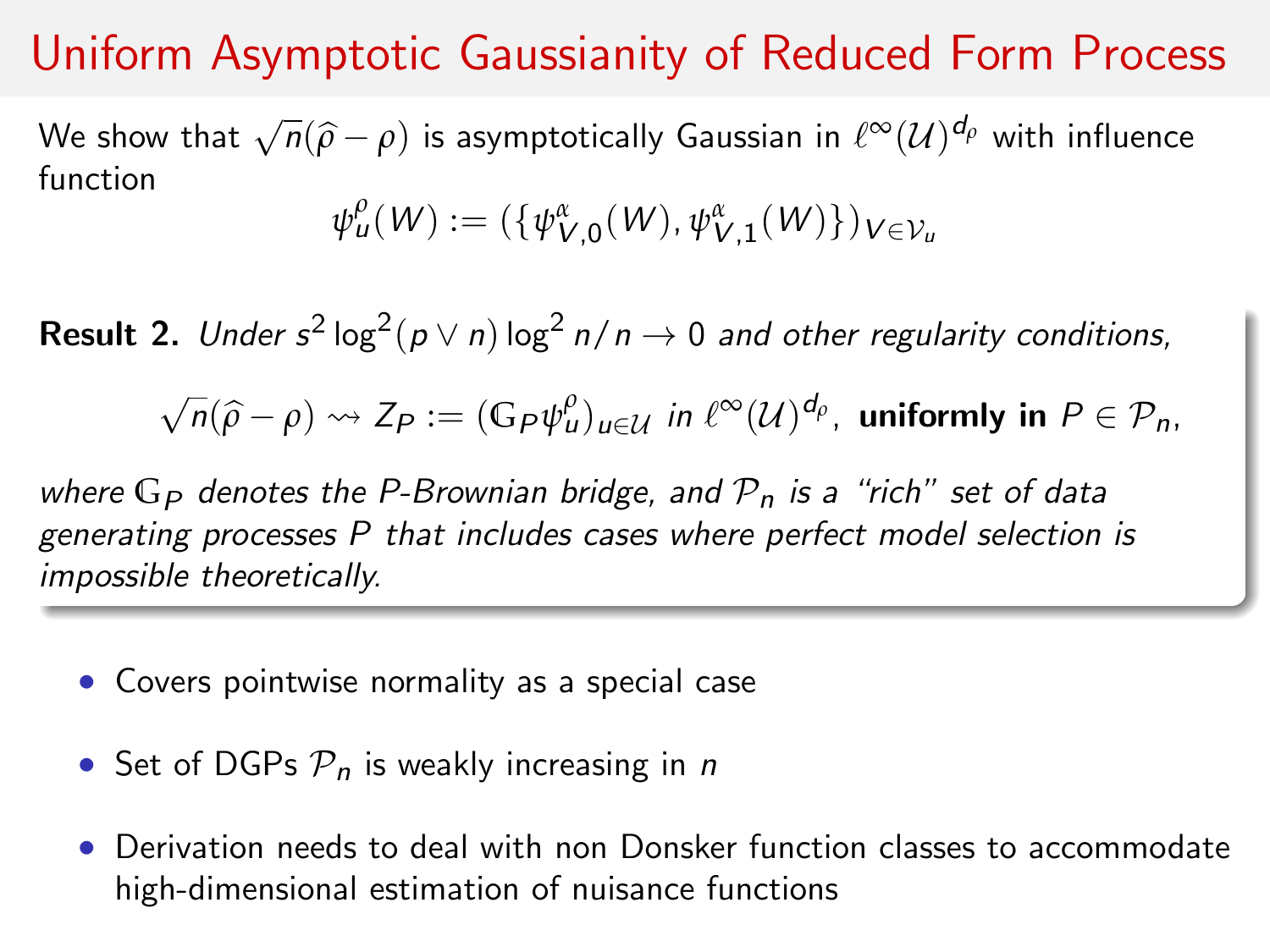# Multiplier Bootstrap (Gine and Zinn, 84)

- Let  $(\xi_i)_{i=1}^n$  are i.i.d. copies of  $\xi$  which are independently distributed from the data  $(W_i)_{i=1}^n$  and whose distribution does not depend on  $P$
- We also impose that  $\mathrm{E}[\xi]=0$ ,  $\mathbb{E}[\xi^2]=1$ ,  $\mathbb{E}[\exp(|\xi|)]<\infty$
- Examples of *ξ* include

(a)  $\xi = \mathcal{E} - 1$ , where  $\mathcal E$  is standard exponential random variable, (b)  $\zeta = \mathcal{N}$ , where  $\mathcal N$  is standard normal random variable, (c) *ξ* = N1/  $\sqrt{2} + (\mathcal{N}_{2}^{2} - 1)/2$  ,  $\mathcal{N}_{1} \perp \!\!\! \perp \mathcal{N}_{2}$ , Mammen multiplier

We define a bootstrap draw of  $\widehat{\rho}^* = (\widehat{\rho}_u^*)_{u \in \mathcal{U}}$  via

$$
\sqrt{n}(\widehat{\rho}_u^* - \widehat{\rho}_u) = n^{-1/2} \sum_{i=1}^n \xi_i \widehat{\psi}_u^{\rho}(W_i),
$$

where  $\widehat{\psi}^{\rho}_{\mu}$  is a plug-in estimators of the influence function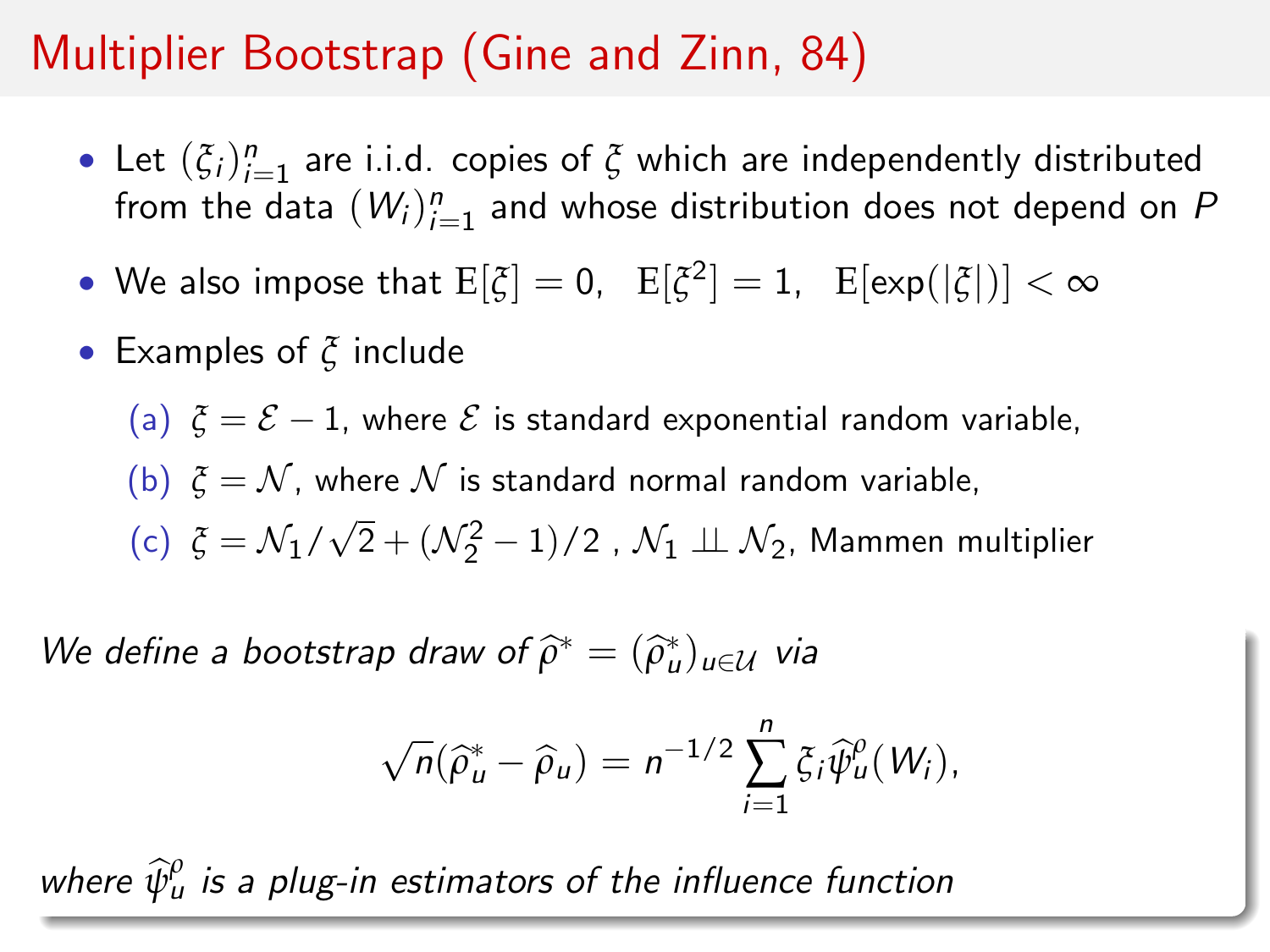**Result 3.** We establish that that the bootstrap law  $\sqrt{n}(\hat{\rho}^* - \hat{\rho})$  is uniformly asymptotically valid, pamoly in the metric space  $\ell^{\infty}(U)$ uniformly asymptotically valid, namely in the metric space  $\ell^\infty(\mathcal{U})^{d_\rho}$ ,

$$
\sqrt{n}(\widehat{\rho}^* - \widehat{\rho}) \rightsquigarrow_B Z_P, \text{ uniformly in } P \in \mathcal{P}_n,
$$

where  $\rightsquigarrow$ <sub>B</sub> denotes the convergence of the bootstrap law in probability conditional on the data

- Computationally very efficient since it does not involve recomputing the influence function  $\widehat{\psi}^{\rho}_{\mu}$  (and nuisance functions)
- Previously used in Econometrics in low-dimensional settings by B. Hansen (96) and Kline and Santos (12)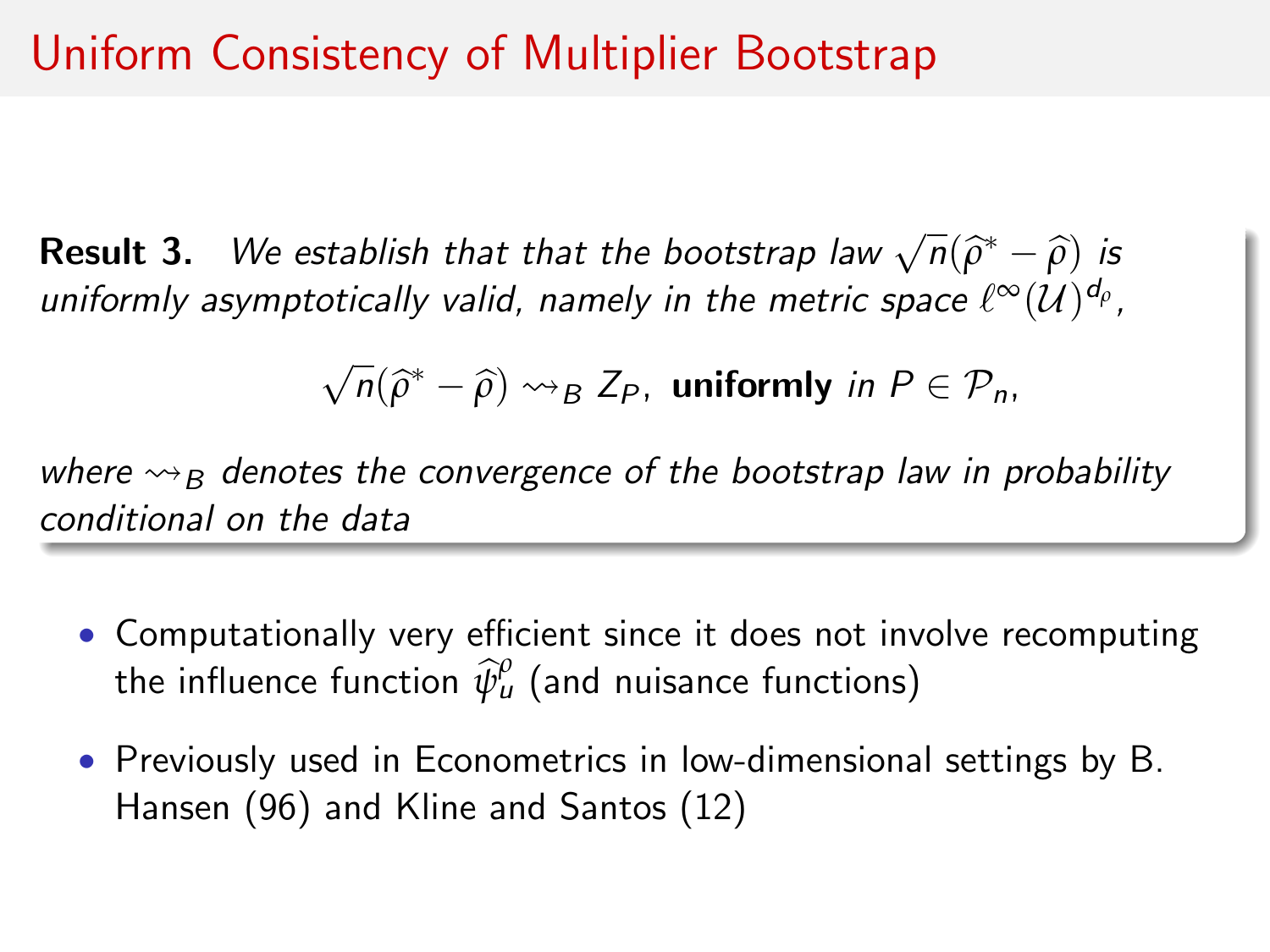### Step-3: Estimators of Structural Parameters

• All structural parameters we consider are smooth transformations of reduced-form parameters:

$$
\Delta := (\Delta_q)_{q \in \mathcal{Q}}, \text{ where } \Delta_q := \phi(\rho)(q), \ q \in \mathcal{Q}
$$

- The structural parameters may themselves carry an index  $q \in \mathcal{Q}$  that can be different from u, e.g. LQTE are indexed by  $q = \tau \in (0, 1)$
- We define the estimators and their bootstrap versions via the plug-in principle:

$$
\widehat{\Delta} := (\widehat{\Delta}_q)_{q \in \mathcal{Q}}, \ \widehat{\Delta}_q := \phi(\widehat{\rho}) (q),
$$

$$
\widehat{\Delta}^* := (\widehat{\Delta}_q^*)_{q \in \mathcal{Q}}, \ \widehat{\Delta}_q^* := \phi(\widehat{\rho}^*) (q).
$$